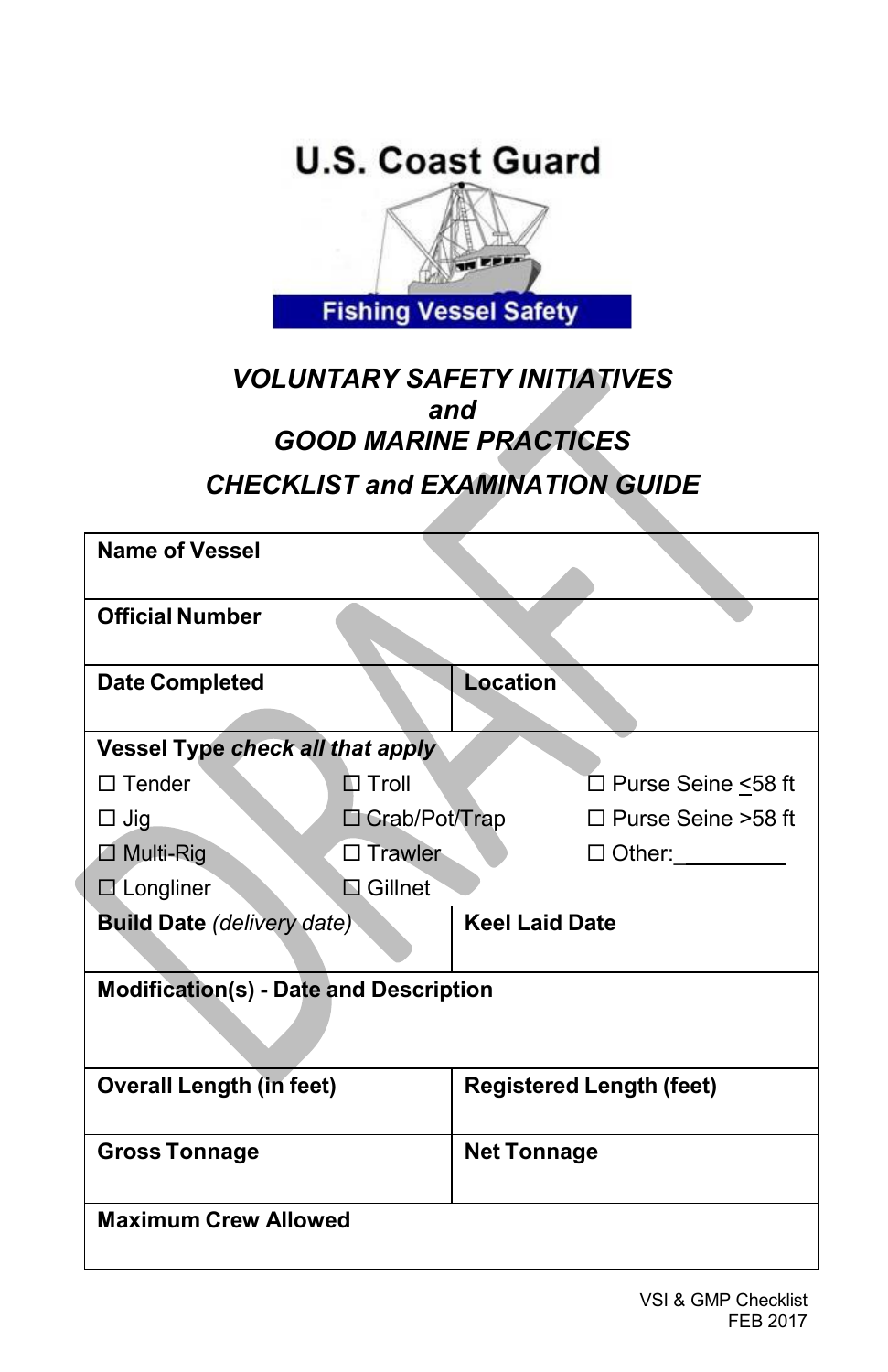CG 038 Voluntary Safety Initiatives And Good Marine Practices Chk and Exam Guide Page 1 of 15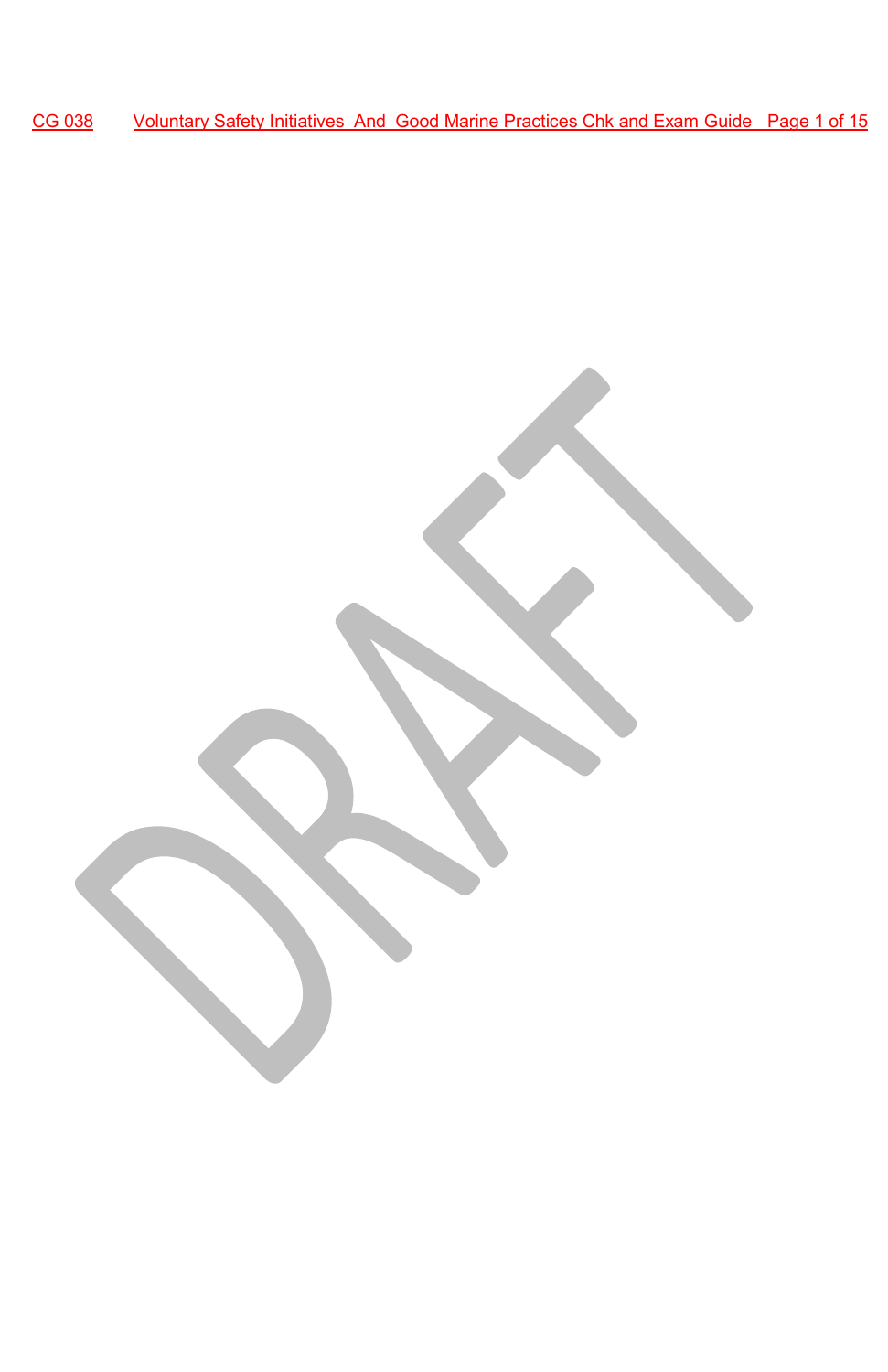#### **Use of VSI-GMP Fishing Vessel Checklist and Exam Guide**

This checklist and examination guide is intended to be used as a job aid by Coast Guard Examiners and owners/operators of commercial fishing vessels who engage in this Voluntary Safety Initiative (VSI).

The VSI was developed through a collaboration of the Coast Guard, National Institute for Occupational Safety and Health (NIOSH), vessel owners, members of the fishing industry, and the Commercial Fishing Safety Advisory Committee (CFSAC) in advance of the possible establishment of an Alternate Safety Compliance Program (ASCP).

The Coast Guard Authorization Act of 2010 and Marine Transportation Act of 2012 ("the Acts") extended classification requirements to certain new Commercial Fishing Vessels. Existing vessels that are 50 feet or more in overall length, operate more than 3 nautical miles from shore, and are 25 years of age or more, may be required to comply with an ASCP that may be developed by the Coast Guard. However, that compliance will require implementing regulations that are under consideration for amending 46 CFR Part 28.

Although the safety measures and practices listed in this document are to be focused primarily toward vessels 50 feet or greater in overall length, operating more than three nautical miles from shore, and that are more than 25 years of age, these safety initiatives and good marine practices should be considered for ALL commercial fishing vessels where reasonable and practicable.

Fishing organizations representing specific fleets should feel free, and are encouraged, to work with Coast Guard District Commercial Fishing Vessel Safety (CFVS) Coordinators to determine the safety measures in this document that may, or may not, be applicable to their fleet. A fleet-specific safety initiative with good marine practices may be developed for their fleet(s) in lieu of this document and presented to the Coast Guard for consideration and acceptance.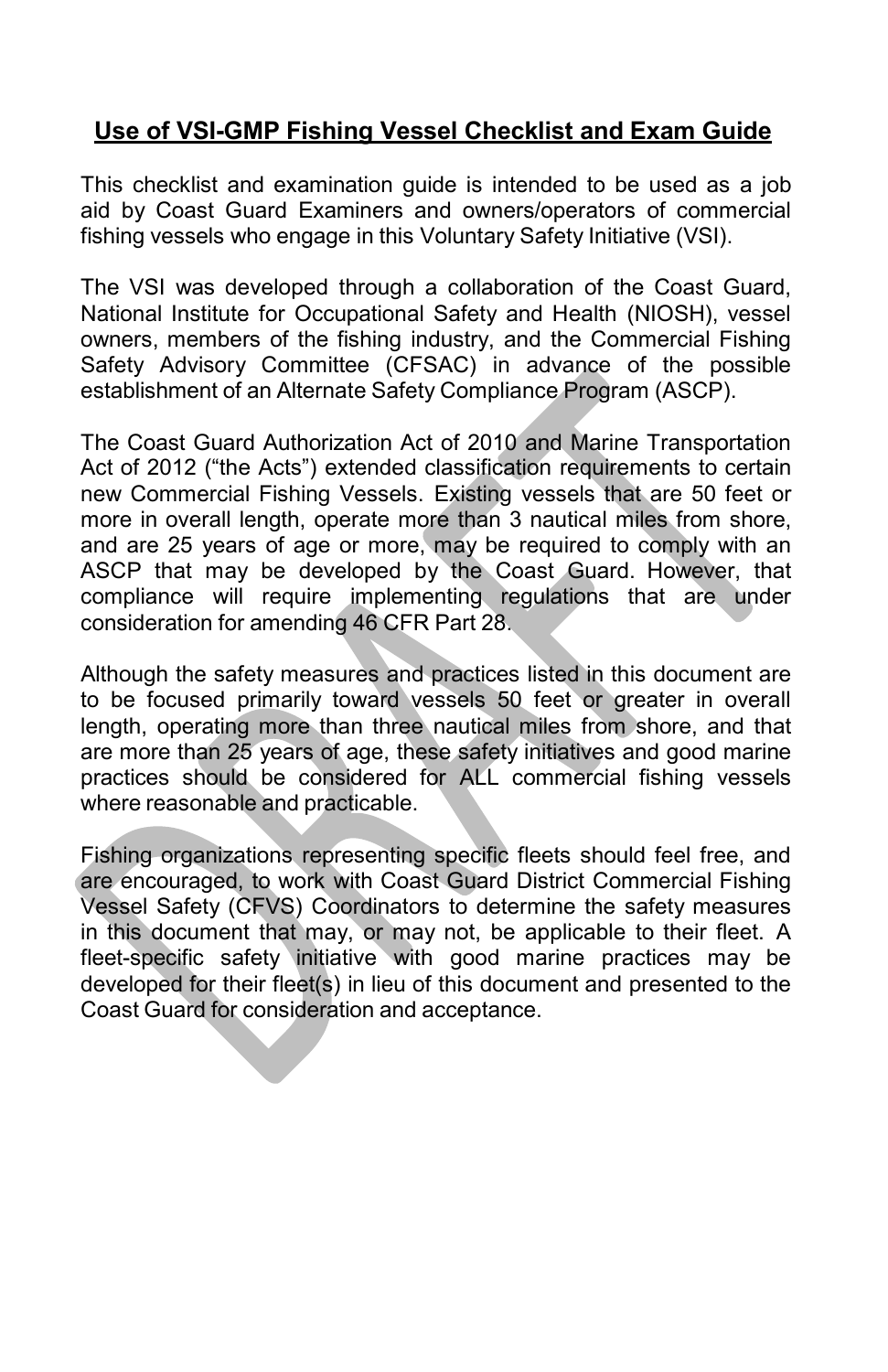CG 038 Voluntary Safety Initiatives And Good Marine Practices Chk and Exam Guide Page 2 of 15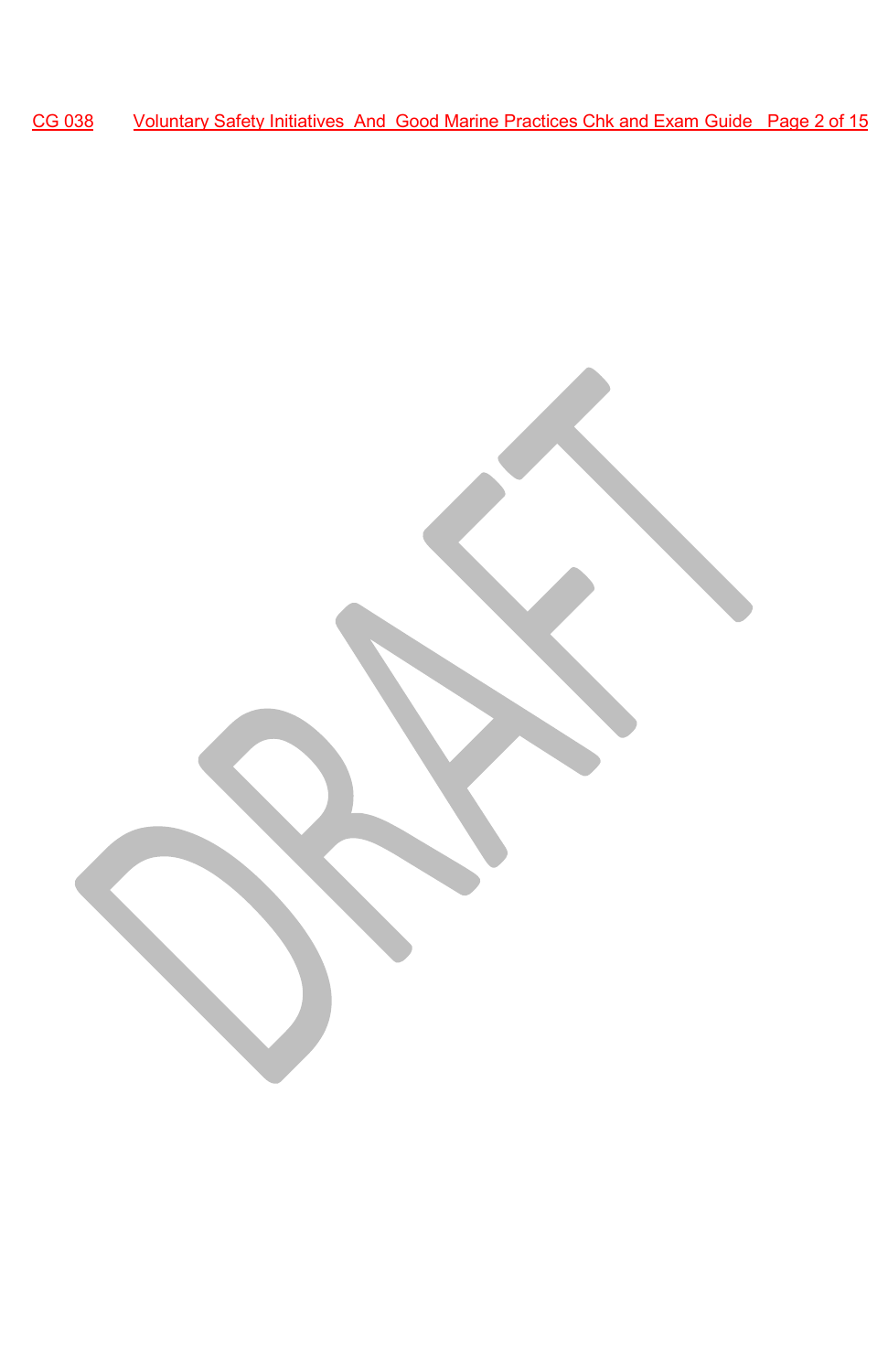#### *Involved Parties & General Information:*

Vessel's Representatives: Phone Numbers:

Owner-Listed on DOC (if applicable) □ No Change

| Operator:   |  |
|-------------|--|
|             |  |
|             |  |
|             |  |
| □ No Change |  |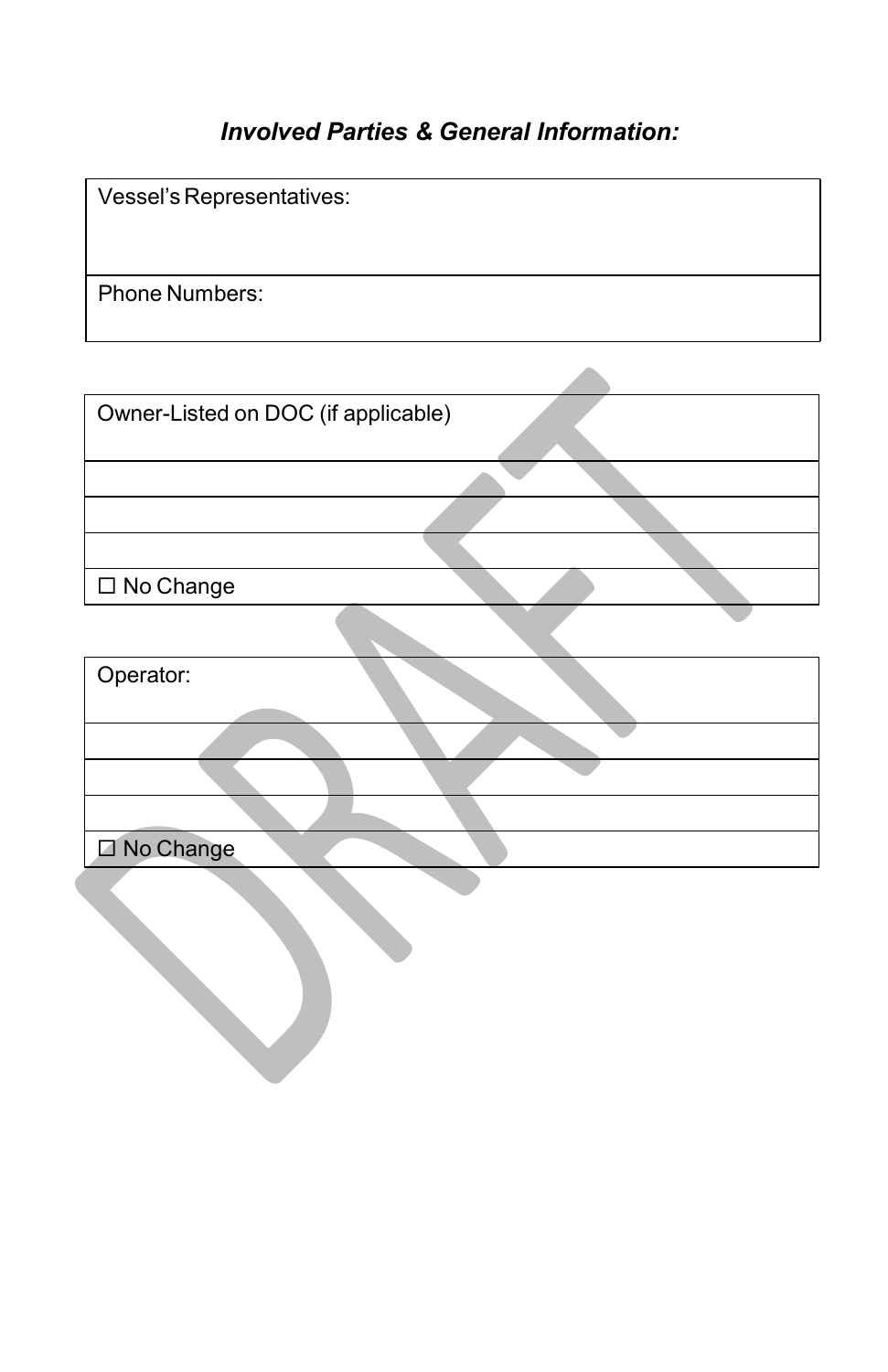CG 038 Voluntary Safety Initiatives And Good Marine Practices Chk and Exam Guide Page 3 of 15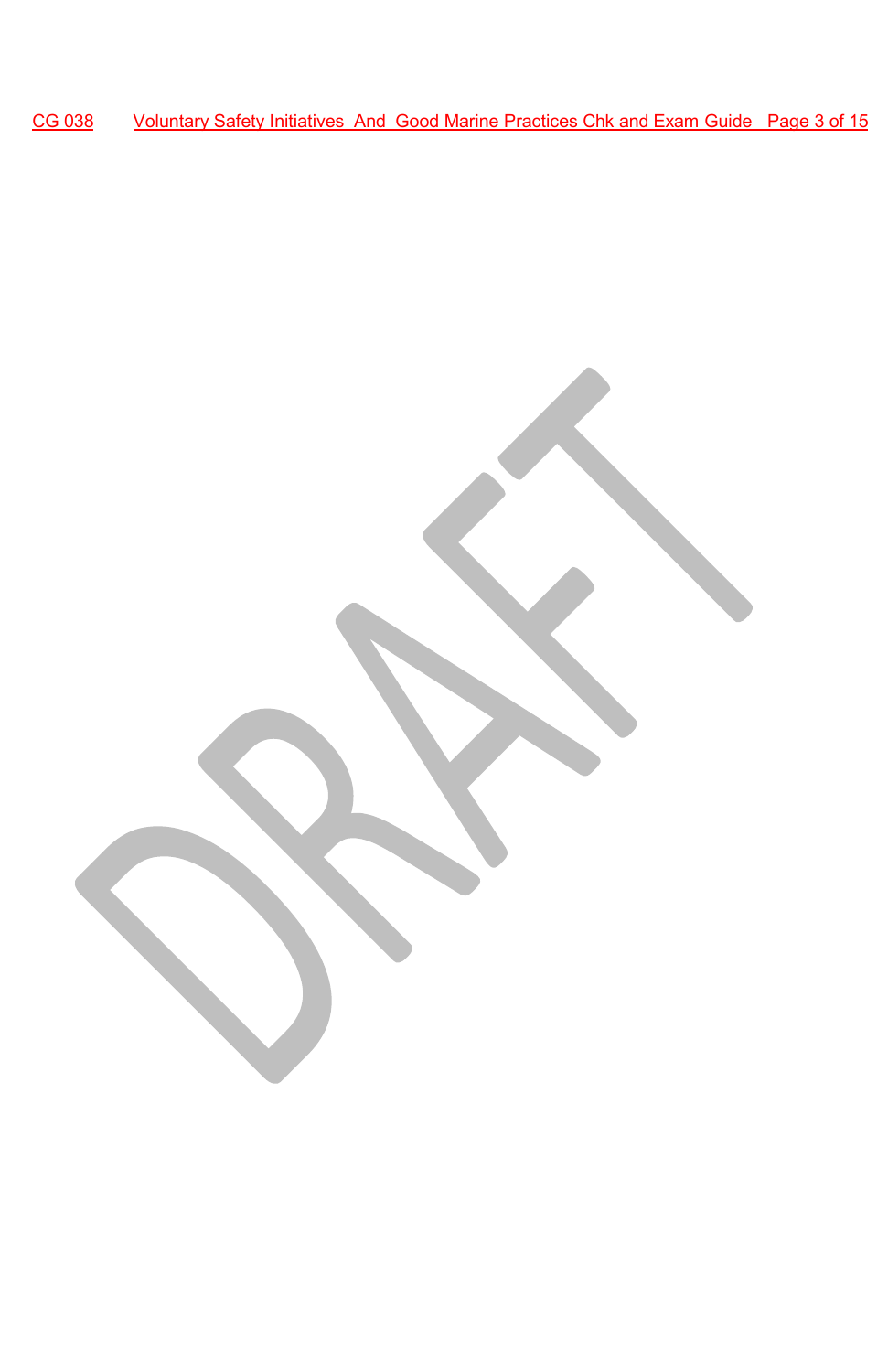### *1. Certificates, Documents and Records*

|        | E<br>S |    | N<br>А         | <b>Action</b>                                                                                                                                                                                                                              |
|--------|--------|----|----------------|--------------------------------------------------------------------------------------------------------------------------------------------------------------------------------------------------------------------------------------------|
| 1.A.   |        | П  |                | Valid CFVS Decal and Certificate of Compliance<br>COC)                                                                                                                                                                                     |
| 1.B.   |        | 00 | ΙI             | Safety and survival equipment maintenance and<br>inspection records on board for 3 years.<br>See Section 9 of this document).                                                                                                              |
| 1.C.   |        | П  | $\blacksquare$ | Record of instruction, emergency drills and safety<br>orientation retained for 3 years.<br>Name of qualified Drill Conductor (should be a<br>member of the crew),<br>Date and type of training/orientation/drill<br>Names of participants. |
| Notes: |        |    |                |                                                                                                                                                                                                                                            |

#### *2. Lifesaving Equipment*

|        | E<br>S | N<br>Ο | A  | <b>Action</b>                                                                                                                                                                 |
|--------|--------|--------|----|-------------------------------------------------------------------------------------------------------------------------------------------------------------------------------|
| 2.A.   |        |        |    | CG Approved strobe-type personal marker light<br>attached to required immersion suits and PFDs.                                                                               |
| 2.B.   |        |        | D. | Survival craft ensures no part of an individual is<br>immersed in water.<br>Type: □ Inflatable Buoyant Apparatus □ Rigid Liferaft<br>$\Box$ Inflatable Liferaft $\Box$ Other: |
| 2.C.   |        | П      |    | Effective man overboard recovery device that is<br>appropriate for the vessel if more than 1 POB.<br>Device:                                                                  |
| 2D     |        |        |    | Single-operator vessel has additional or alternate<br>lifesaving devices. Ex: engine kill device, re-boarding<br>ladder, personal locator beacon (PLB).<br>Devices:           |
| Notes: |        |        |    |                                                                                                                                                                               |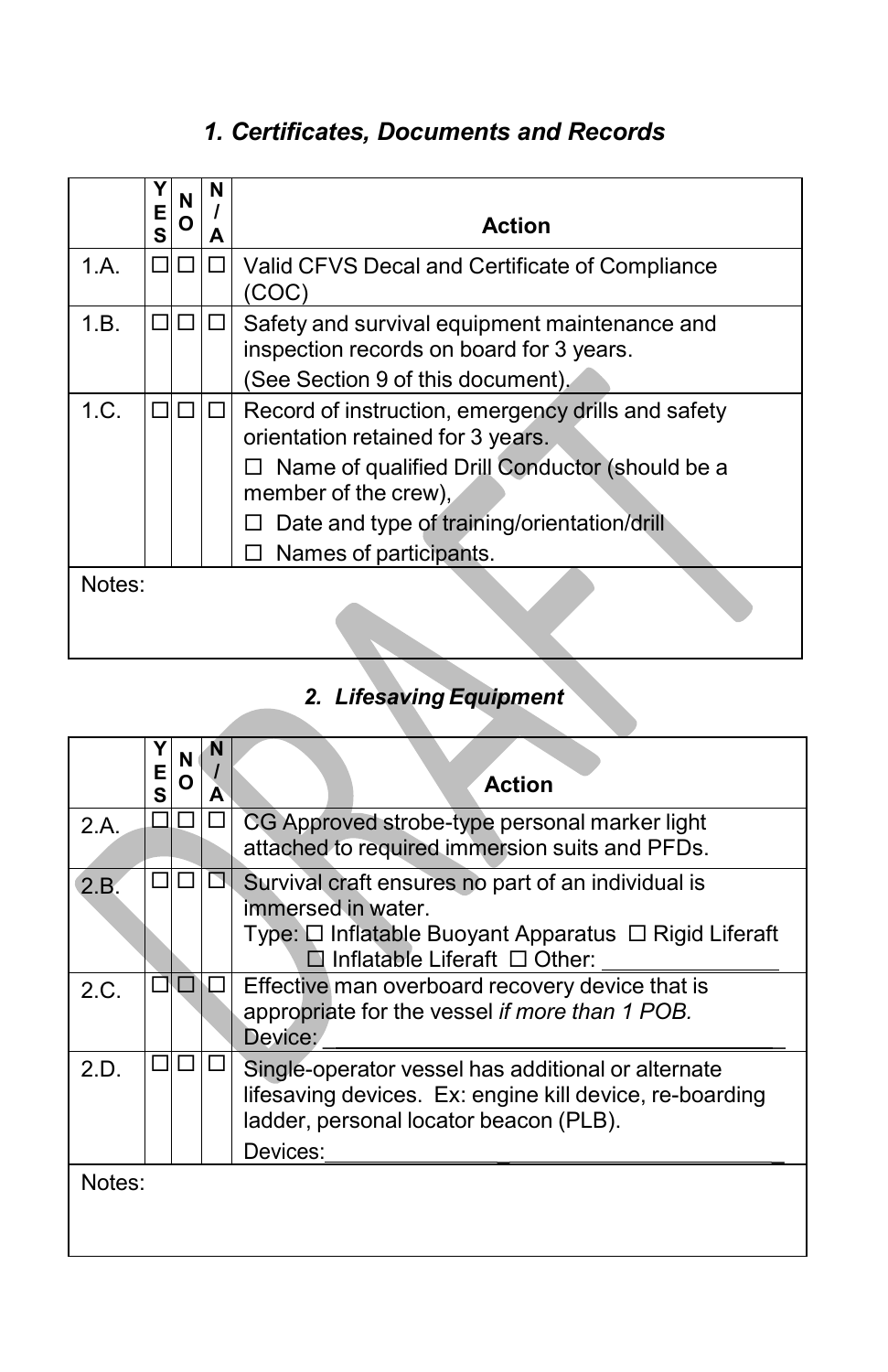CG 038 Voluntary Safety Initiatives And Good Marine Practices Chk and Exam Guide Page 4 of 15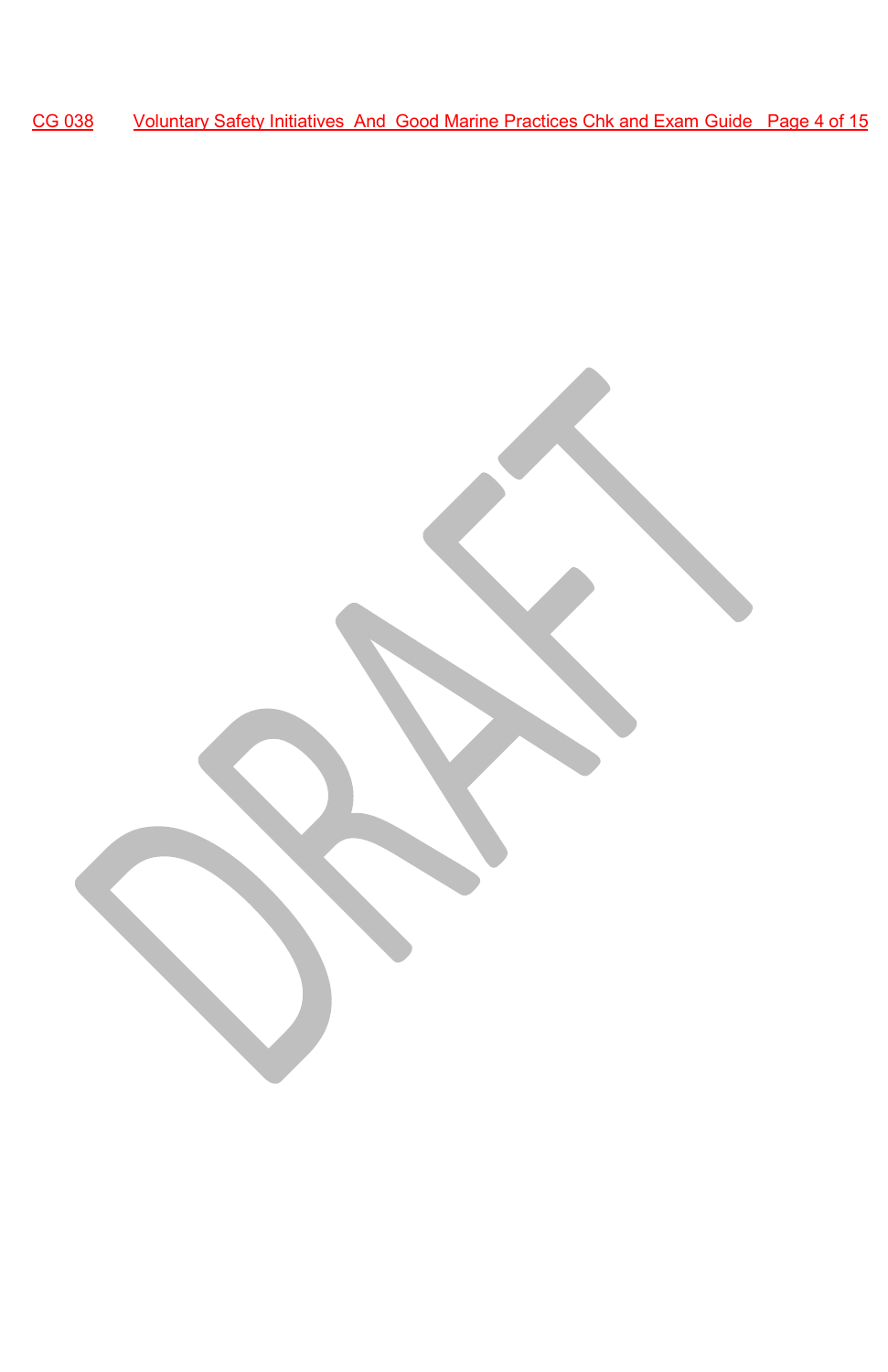#### *3. CommunicationsEquipment*

|        | E.<br>S | n | N<br>А | <b>Action</b>                                                                                                                                                                                     |
|--------|---------|---|--------|---------------------------------------------------------------------------------------------------------------------------------------------------------------------------------------------------|
| 3.A.   |         |   |        | GPS-Enabled EPIRB upgrade at battery expiration or<br>when servicing is required                                                                                                                  |
| 3.B.   |         |   |        | Each DSC-capable radio is programmed with MMSI<br>and connected to GPS                                                                                                                            |
| 3.C.   |         |   |        | MAYDAY placard or written emergency communication<br>procedures should be posted in a visible location in the<br>vicinity of the primary radio in the pilot house or at the<br>operating station. |
| Notes: |         |   |        |                                                                                                                                                                                                   |

# *4. Deck Safety Equipment*

**COLL** 

|        | Е<br>S | N<br>Ο | N<br>A | <b>Action</b>                                                                                                |
|--------|--------|--------|--------|--------------------------------------------------------------------------------------------------------------|
| 4.A.   |        |        |        | Weather deck surface should be equipped with<br>material, or have a device, that will help prevent           |
|        |        |        |        | personnel slips and it should be maintained in good<br>condition.                                            |
| 4.B.   |        |        | N      | Each person while on an open deck (especially at<br>night, when alone, when gear is being set/hauled,        |
|        |        |        |        | crossing hazardous bars, or when other hazards exist),                                                       |
|        |        |        |        | should wear a flotation device of sufficient buoyancy to                                                     |
|        |        |        |        | keep the wearer afloat.<br>$\Box$ PLB attached to flotation single-operator vessels                          |
| 4.C.   |        | П      |        | Guards for exposed hazards beyond those listed in 46<br>CFR 28.215                                           |
|        |        |        |        | <b>Emergency stop devices</b>                                                                                |
|        |        |        |        | Winch entanglement prevention<br>Others:                                                                     |
| 4.D.   |        | □      | ⊔      | Hardhats or other appropriate cranial protection worn<br>while working in the vicinity of operating overhead |
|        |        |        |        | equipment, gear or machinery                                                                                 |
| Notes: |        |        |        |                                                                                                              |
|        |        |        |        |                                                                                                              |
|        |        |        |        |                                                                                                              |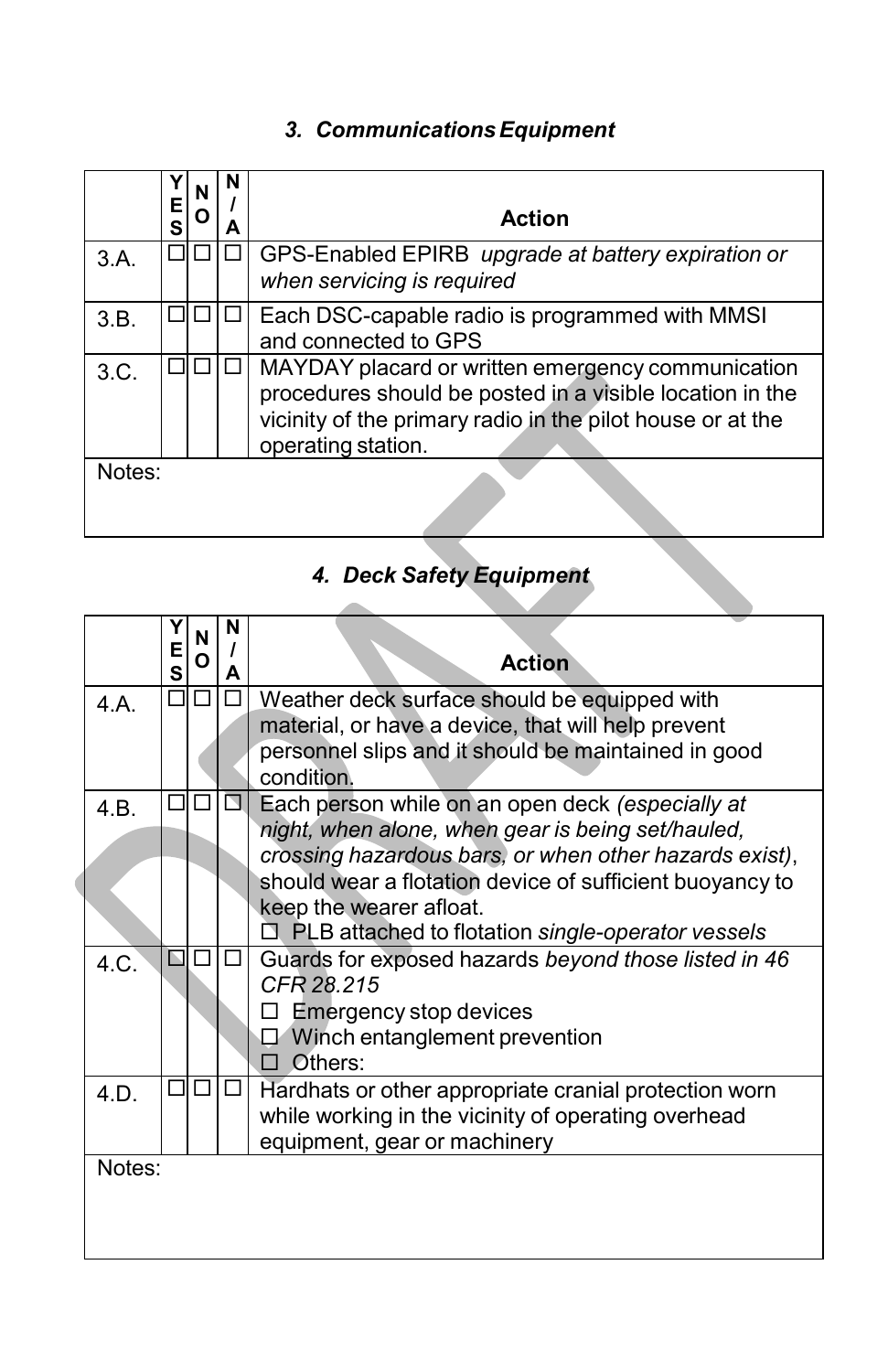CG 038 Voluntary Safety Initiatives And Good Marine Practices Chk and Exam Guide Page 5 of 15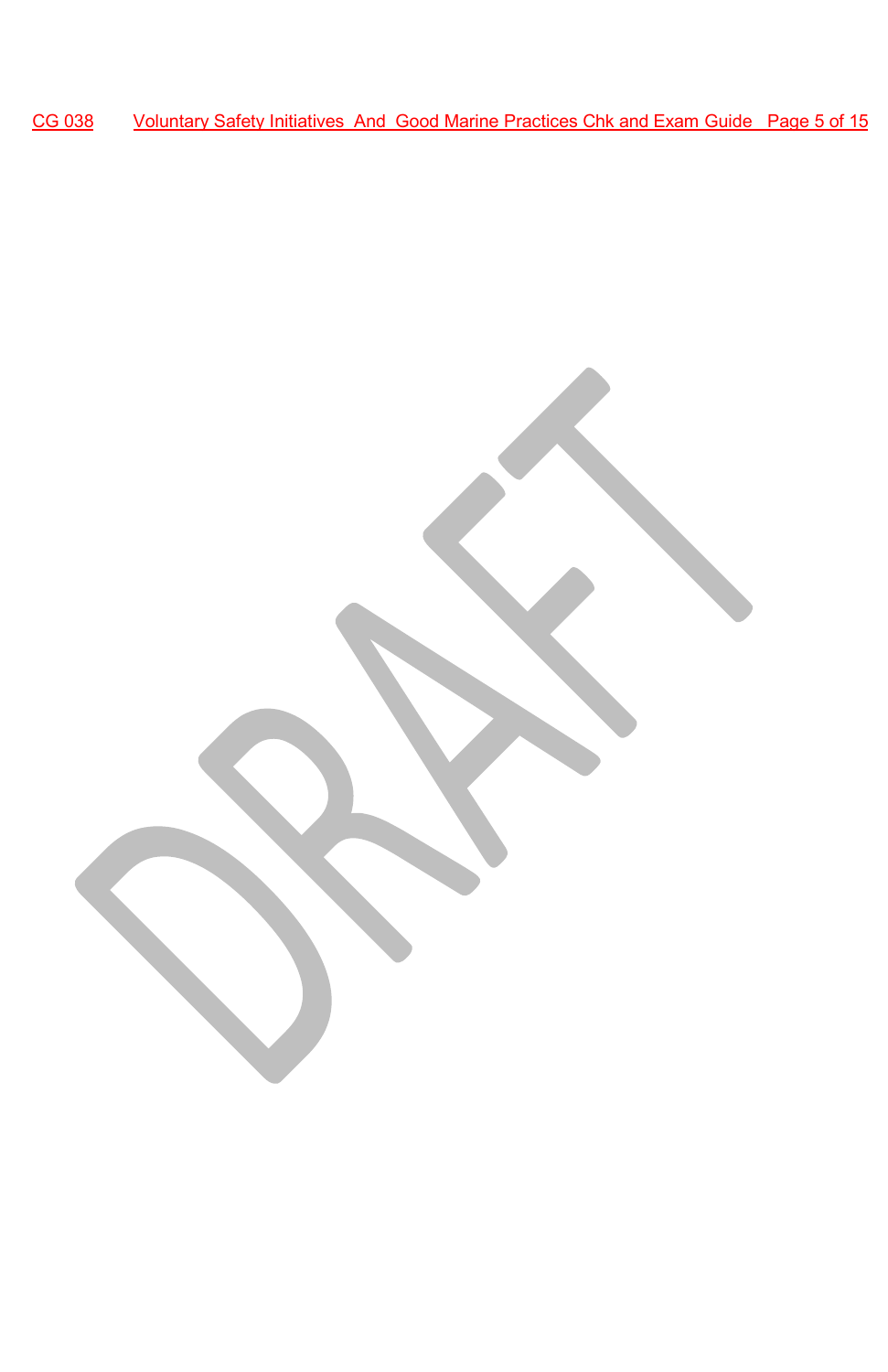#### *5. Fire Safety Equipment and Practices*

|        | Y<br>E<br>S | N<br>O | N<br>$\prime$<br>А | <b>Action</b>                                                                                          |
|--------|-------------|--------|--------------------|--------------------------------------------------------------------------------------------------------|
|        |             |        | п                  |                                                                                                        |
| 5.A.   |             |        |                    | Fire Prevention assessments and inspections<br>performed prior to vessel operation and at least once a |
|        |             |        |                    | week thereafter:                                                                                       |
|        |             |        |                    |                                                                                                        |
|        |             |        |                    | $\Box$ Hot surface lagging/insulation is not saturated with                                            |
|        |             |        |                    | oil or fuel;                                                                                           |
|        |             |        |                    | $\Box$ Potential ignition sources are corrected ex: loose                                              |
|        |             |        |                    | electrical connections, exposed hot surfaces or                                                        |
|        |             |        |                    | conductors:                                                                                            |
|        |             |        |                    | $\Box$ Flammables and combustibles are safel segregated                                                |
|        |             |        |                    | from possible ignition sources and placed in                                                           |
|        |             |        |                    | appropriate storage containers;                                                                        |
|        |             |        |                    | □ Fuel, oil or hydraulic leaks are repaired;                                                           |
|        |             |        |                    | □ Bilge is free of excessive fuel, oil and volatile                                                    |
|        |             |        |                    | vapors;                                                                                                |
|        |             |        |                    | □ Stoves and electrical heaters are guarded and their                                                  |
|        |             |        |                    | vicinity is clear and free of combustibles and                                                         |
|        |             |        |                    | flammables:                                                                                            |
|        |             |        |                    | □ Hazardous and flammable material storage                                                             |
|        |             |        |                    | areas/containers have separate ventilation and an                                                      |
|        |             |        |                    | appropriate fire extinguisher in the immediate area;                                                   |
|        |             |        |                    | $\Box$ Fuel vent flame screens of at least 30 x 30 mesh                                                |
|        |             |        |                    | are installed, if possible, and are in good condition; and                                             |
|        |             |        |                    | $\Box$ Where installed, engineroom vent closures are                                                   |
|        |             |        |                    | functional.                                                                                            |
| 5.B.   |             | ПП)    | ⊡                  | $\Box$ Smoke detector (UL-217 standard or equivalent)                                                  |
|        |             |        |                    | located in all accommodation and regularly manned                                                      |
|        |             |        |                    | spaces. Heat detectors could be substituted in the                                                     |
|        |             |        |                    | galley and engine room                                                                                 |
|        |             |        |                    | Carbon monoxide detectors in accommodation<br>П                                                        |
|        |             |        |                    | spaces adjacent to spaces with internal combustion                                                     |
|        |             |        |                    | engines and exhaust stacks.                                                                            |
| 5.C.   |             | ПIП    | □                  | If equipped with a deck water/fire pump, there should                                                  |
|        |             |        |                    | be sufficient hose(s), fitted with an appropriate nozzle,                                              |
|        |             |        |                    | to reach any part of the vessel                                                                        |
| Notes: |             |        |                    |                                                                                                        |
|        |             |        |                    |                                                                                                        |
|        |             |        |                    |                                                                                                        |
|        |             |        |                    |                                                                                                        |
|        |             |        |                    |                                                                                                        |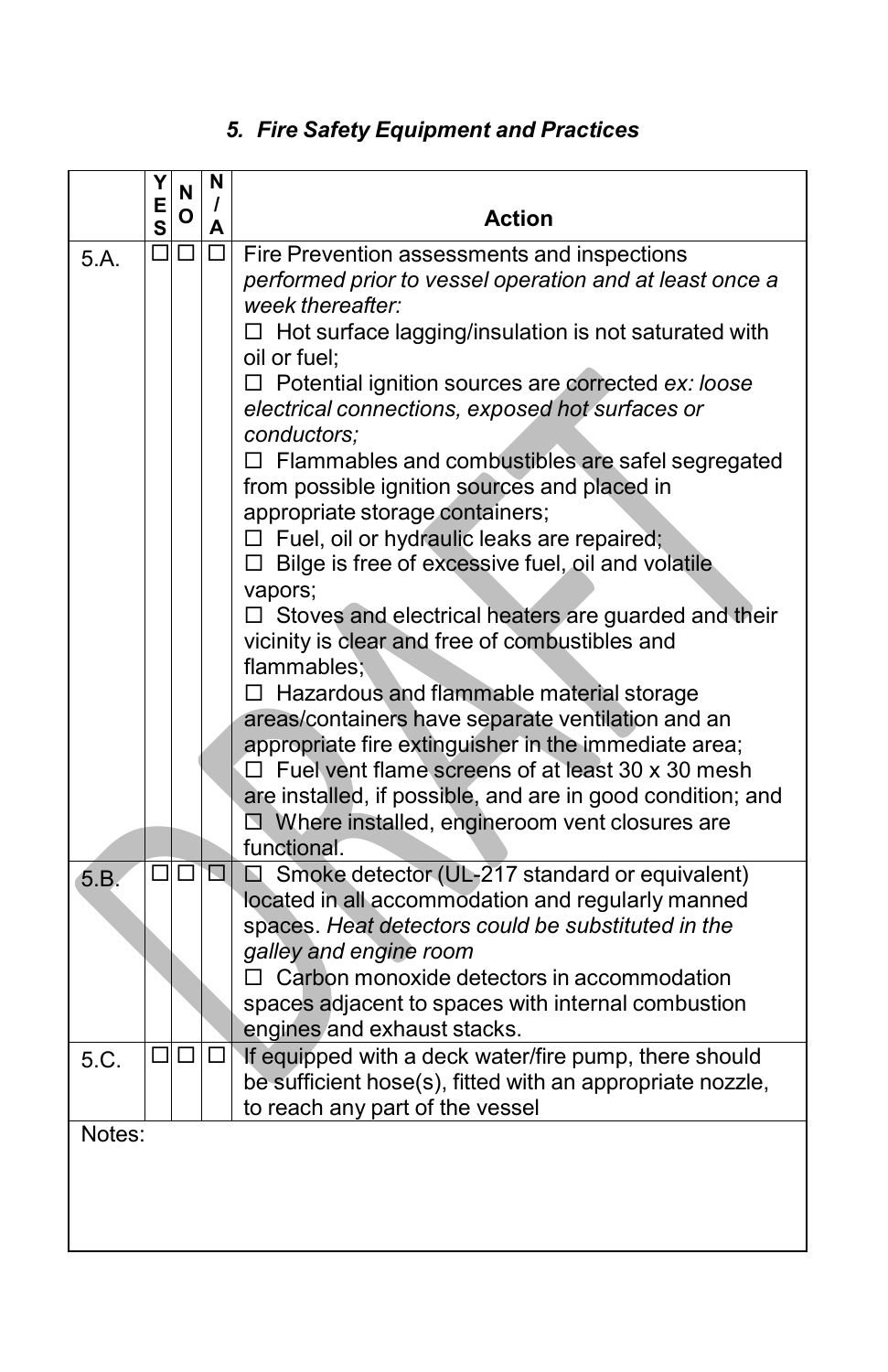CG 038 Voluntary Safety Initiatives And Good Marine Practices Chk and Exam Guide Page 6 of 15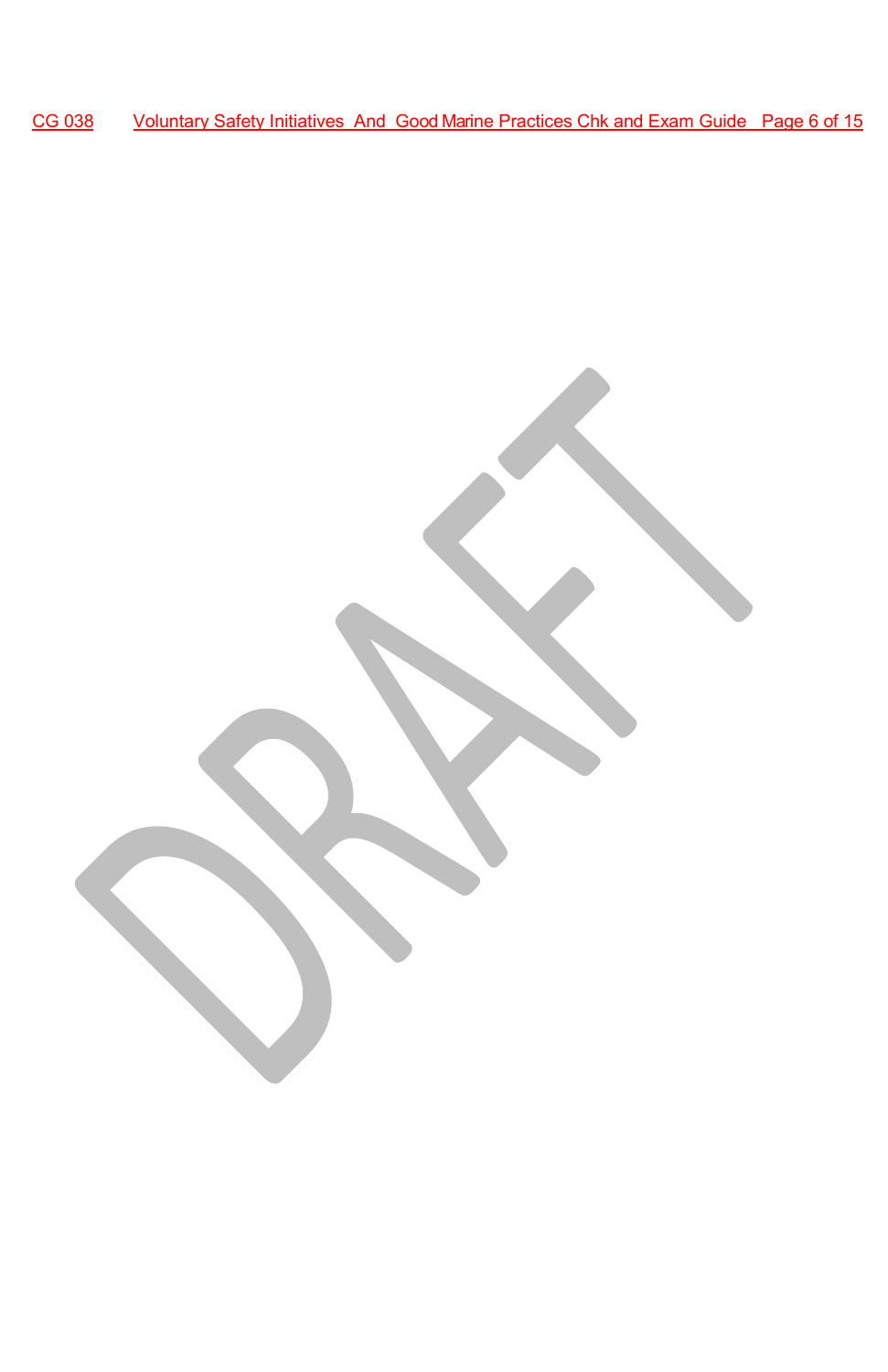#### *6. Machinery and Electrical Safety*

|        | E<br>S | N<br>$\mathbf{o}$ | N<br>A | <b>Action</b>                                                                                                                                                                                                                                                                                                                                                                                                                                                                                                                                                                                                                                                                                                                                                                                            |
|--------|--------|-------------------|--------|----------------------------------------------------------------------------------------------------------------------------------------------------------------------------------------------------------------------------------------------------------------------------------------------------------------------------------------------------------------------------------------------------------------------------------------------------------------------------------------------------------------------------------------------------------------------------------------------------------------------------------------------------------------------------------------------------------------------------------------------------------------------------------------------------------|
| 6.A.   |        | п                 | П      | Exhaust systems should be free of leaks within any<br>internal spaces.                                                                                                                                                                                                                                                                                                                                                                                                                                                                                                                                                                                                                                                                                                                                   |
| 6.B.   |        | піп               | □      | Electrical systems and wiring should be maintained to<br>ensure:<br>$\Box$ Conductor should not be exposed, unless so<br>designed;<br>$\Box$ Electrical panels are covered and connections not<br>left exposed;<br>$\Box$ Battery(ies) are secured from movement and<br>covered or guarded;<br>$\Box$ All cable and wiring has stranded copper<br>conductors with sufficient current carrying capacity for<br>the circuit for which they are used;<br>$\Box$ New wiring installations or repairs are in accordance<br>with 33 CFR 183 or other standard established for<br>marine use;<br>□ Extension cords are limited to temporary<br>applications; and<br>$\Box$ All permanently installed electrical equipment is<br>hard-wired to the power source with over-current<br>protection, where possible. |
| Notes: |        |                   |        |                                                                                                                                                                                                                                                                                                                                                                                                                                                                                                                                                                                                                                                                                                                                                                                                          |

#### *7. Material Condition*

|     | S |  | Action                                                                                                                                                                                                                                                                                           |
|-----|---|--|--------------------------------------------------------------------------------------------------------------------------------------------------------------------------------------------------------------------------------------------------------------------------------------------------|
| 7.A |   |  | Existing watertight/weathertight closures should be<br>maintained and function as designed:<br>Dogs/closing devices are operable;<br>$\Box$ Gaskets are in place and not painted or<br>deteriorated; and<br>$\Box$ Knife edges of closures provide a proper seal and<br>are periodically tested. |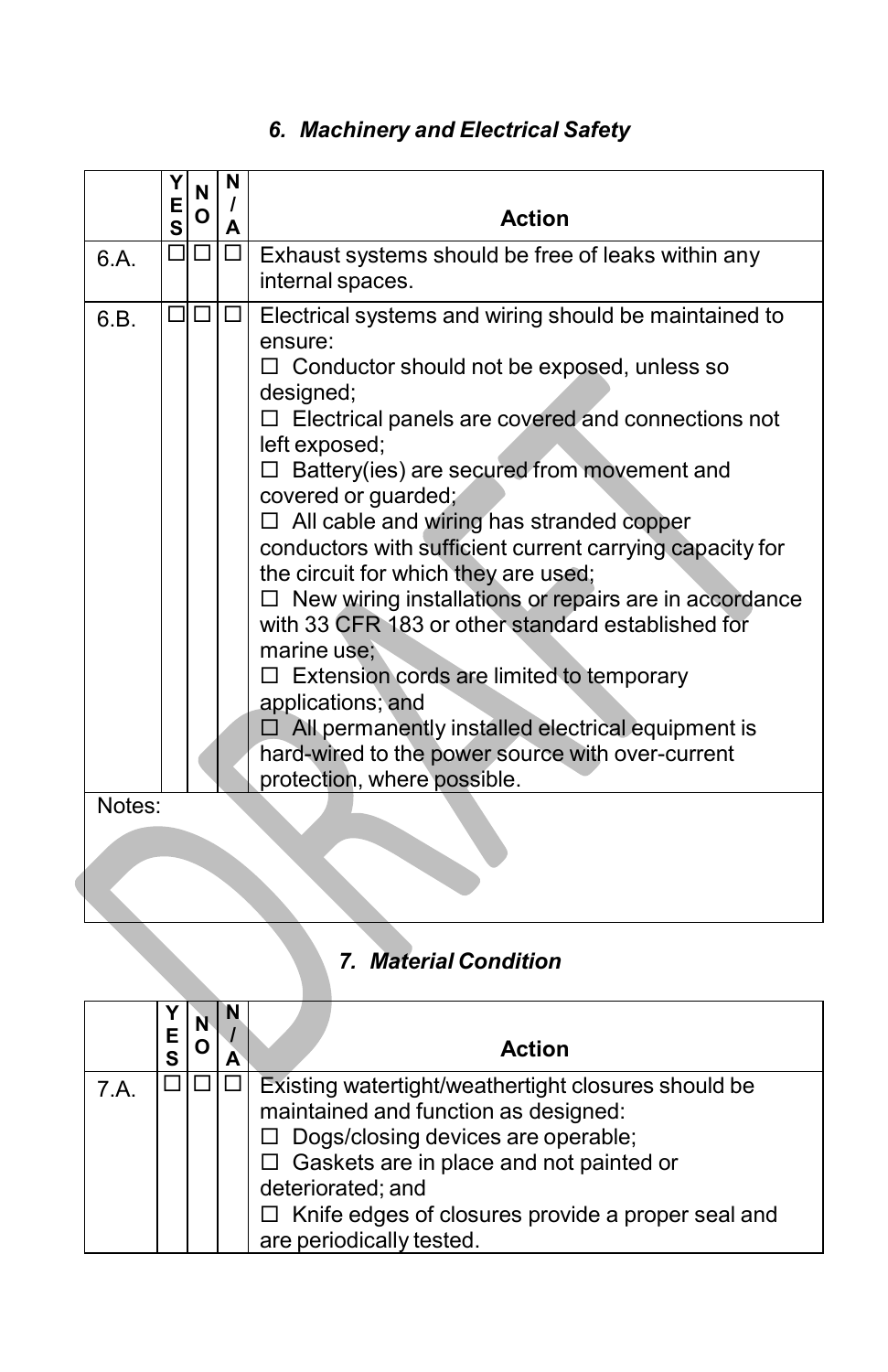CG 038 Voluntary Safety Initiatives And Good Marine Practices Chk and Exam Guide Page 7 of 15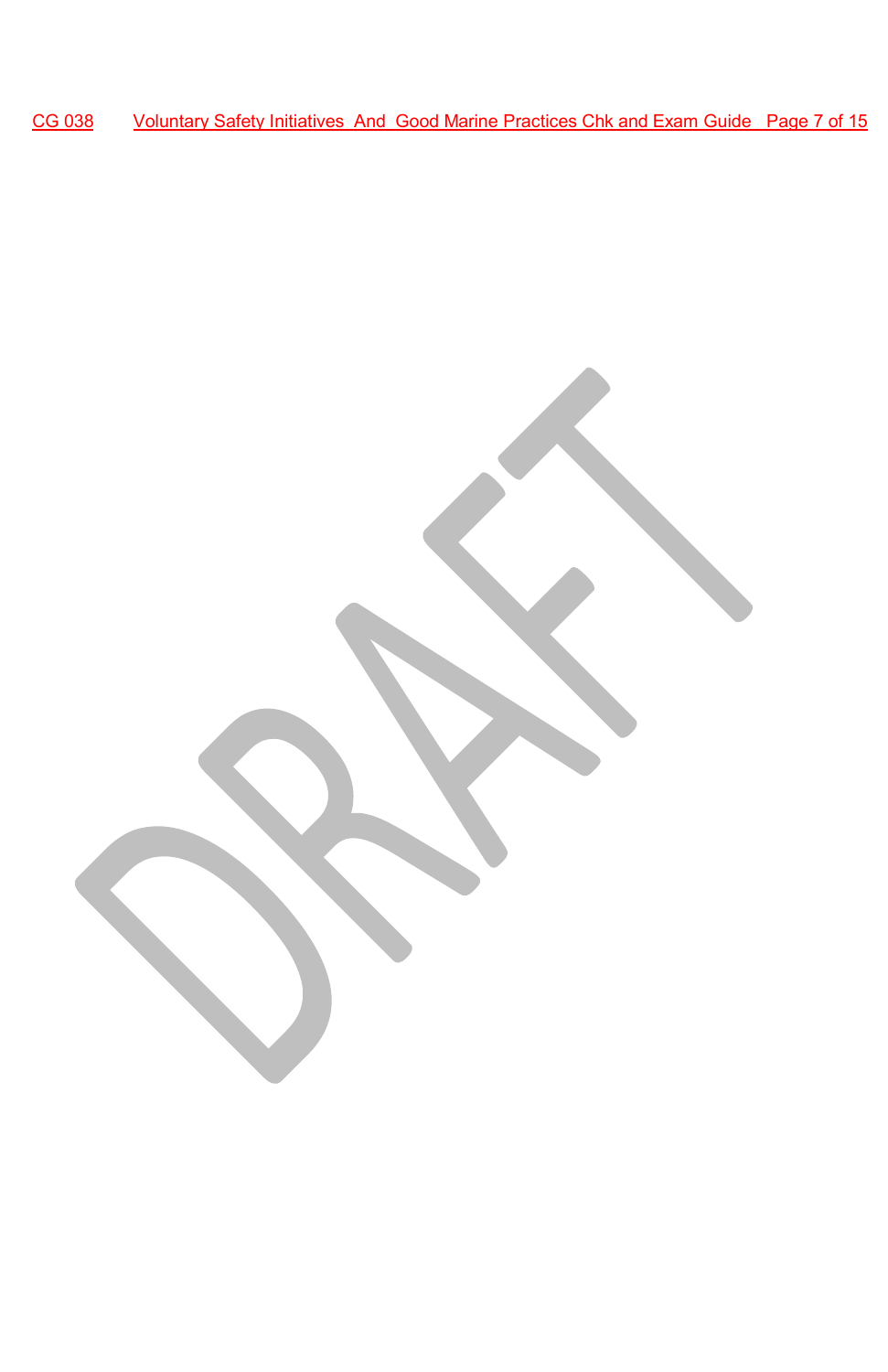|        | Υ<br>E | N<br>O | N<br>$\prime$ | <b>Action</b>                                                                                                       |
|--------|--------|--------|---------------|---------------------------------------------------------------------------------------------------------------------|
|        | S      |        | A             |                                                                                                                     |
| 7.B.   |        |        | □             | Any penetration of a watertight bulkhead or deck                                                                    |
|        |        |        |               | should be installed in such a manner to maintain the                                                                |
|        |        | $\Box$ | □             | watertight integrity of the bulkhead or deck.                                                                       |
| 7.C.   |        |        |               | A watertight bulkhead or deck or closure that has been<br>altered since installed should be restored to a condition |
|        |        |        |               | that ensures its watertight integrity.                                                                              |
| 7.D.   |        | 00     | □             | Through-hull fittings                                                                                               |
|        |        |        |               | $\Box$ Shut-off valve close to the hull penetration                                                                 |
|        |        |        |               | □ Material compatible with the hull and suitable for                                                                |
|        |        |        |               | marine use.                                                                                                         |
| 7.E.   |        | 00     | □             | An internal survey should be conducted twice in a 5                                                                 |
|        |        |        |               | year period (or as required by your insurance                                                                       |
|        |        |        |               | underwriter), not to exceed 3 years between surveys.                                                                |
|        |        |        |               | Vessels operating on the Great Lakes can conduct                                                                    |
|        |        |        |               | their internal survey on the same schedule as their out                                                             |
|        |        |        |               | of water survey described in section G below.                                                                       |
|        |        |        |               |                                                                                                                     |
|        |        |        |               | The survey should be conducted by a qualified marine                                                                |
|        |        |        |               | surveyor, if reasonably available, from an organization                                                             |
|        |        |        |               | accepted by the CG. Otherwise, an owner/operator                                                                    |
|        |        |        |               | may conduct and certify the survey was performed.                                                                   |
|        |        |        |               |                                                                                                                     |
|        |        |        |               | The survey should include verifying the structural                                                                  |
|        |        |        |               | integrity/condition of the:                                                                                         |
|        |        |        |               | $\Box$ Frames and stiffeners;                                                                                       |
|        |        |        |               | $\square$ Floors and decks;                                                                                         |
|        |        |        |               | □ Shelves, brackets, clamps;                                                                                        |
|        |        |        |               | D Bulkheads;<br>□ Ventilation;                                                                                      |
|        |        |        |               | $\Box$ Hull openings and closures;                                                                                  |
|        |        |        |               | □ Deadlight covers in place below weather deck;                                                                     |
|        |        |        |               | $\Box$ Deck openings and closures;                                                                                  |
|        |        |        |               | $\Box$ Sills, combings;                                                                                             |
|        |        |        |               | Piping; and                                                                                                         |
|        |        |        |               | □ Scuppers/freeing ports.                                                                                           |
| Notes: |        |        |               |                                                                                                                     |
|        |        |        |               |                                                                                                                     |
|        |        |        |               |                                                                                                                     |
|        |        |        |               |                                                                                                                     |
|        |        |        |               |                                                                                                                     |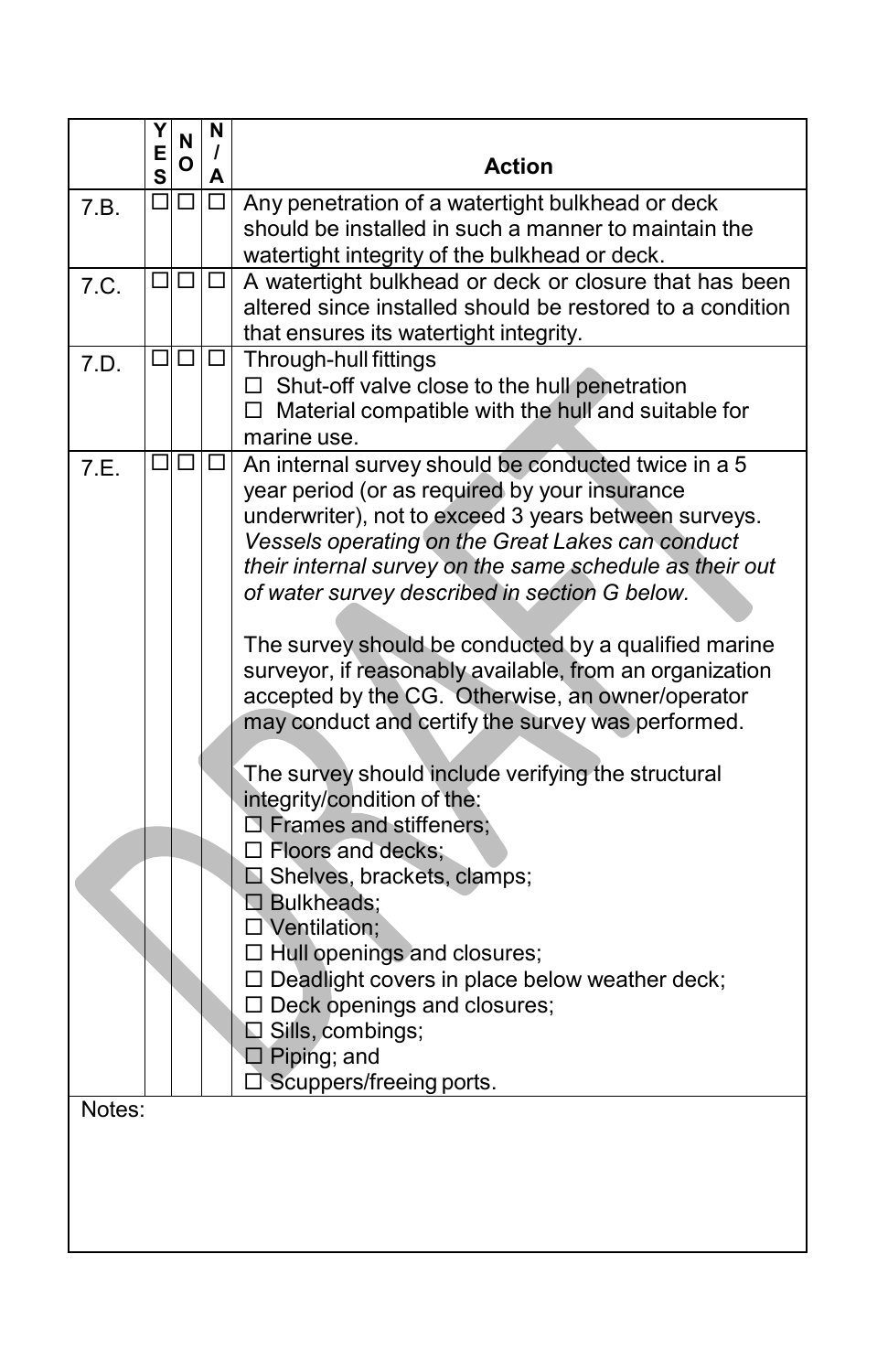CG 038 Voluntary Safety Initiatives And Good MarinePractices Chk and Exam Guide Page 8 of 15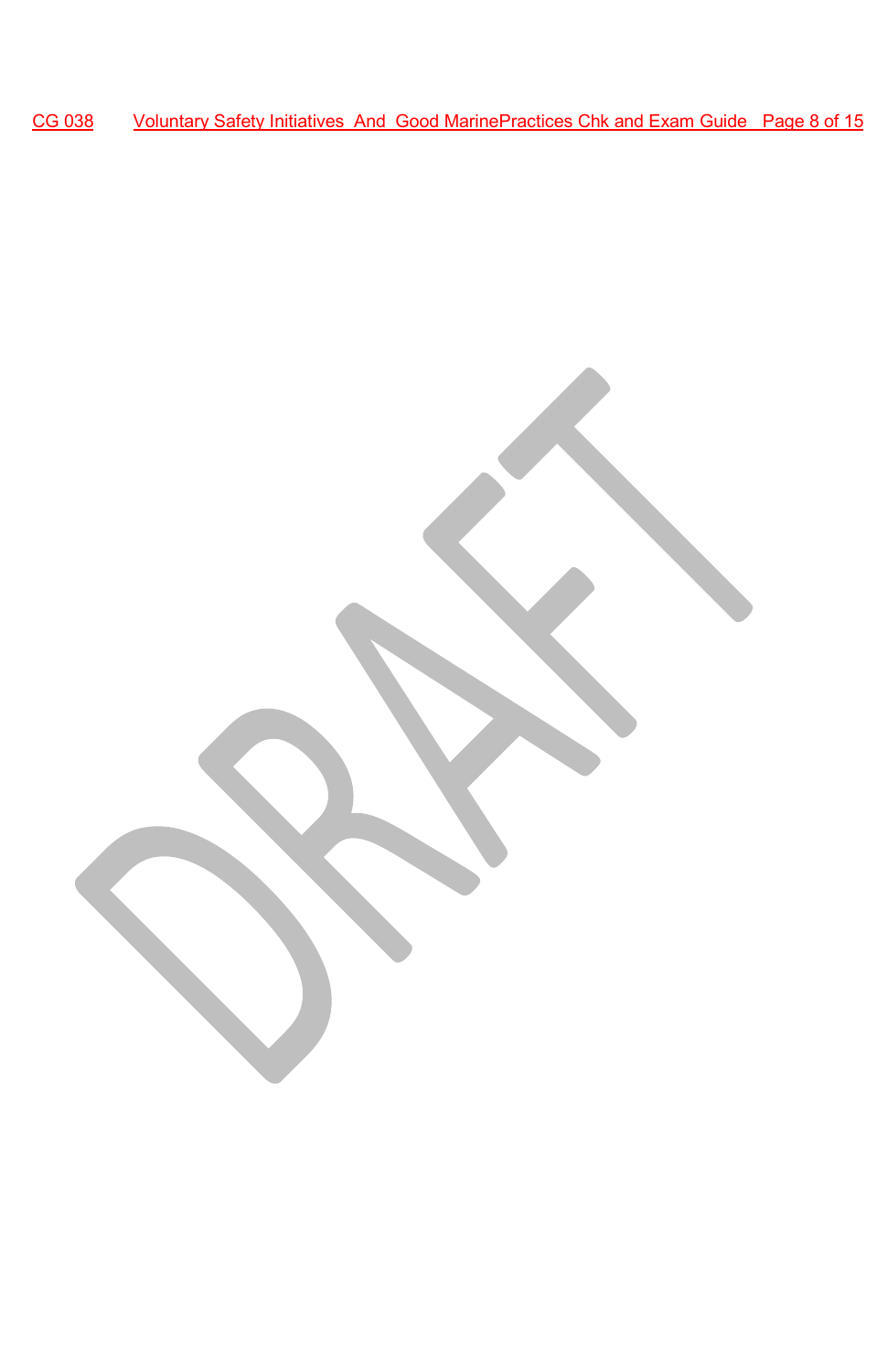|        | E      | N<br>$\mathsf{o}$ | N<br>T      | <b>Action</b>                                                                                                                                                                                                                                                                                                                                                                                                                                                                                                                                                                                                               |
|--------|--------|-------------------|-------------|-----------------------------------------------------------------------------------------------------------------------------------------------------------------------------------------------------------------------------------------------------------------------------------------------------------------------------------------------------------------------------------------------------------------------------------------------------------------------------------------------------------------------------------------------------------------------------------------------------------------------------|
| 7.F.   | S<br>П | $\Box$            | A<br>$\Box$ | Deficiencies found during the internal survey should be<br>corrected to the satisfaction of the attending marine<br>surveyor or vessel owner within a stipulated time<br>frame.                                                                                                                                                                                                                                                                                                                                                                                                                                             |
| 7.G.   |        | $\Box$ $\Box$     | □           | An out of water survey should be conducted by a<br>qualified marine surveyor from an organization<br>accepted by the Coast Guard or by the vessel owner.<br>1. Wood boats should be surveyed twice in any 5 year<br>period not to exceed 3 years between surveys.<br>2. All other vessel types should be surveyed at least<br>once every 5 years.<br>3. The following items should be examined to verify<br>their structural integrity and service condition:<br>$\square$ Propeller;<br>□ Shafts/seals;<br>□ Sea valves;<br>$\Box$ Rudders;<br>□ Side shell/planking; and<br>□ Tanks, voids, cofferdams, and chain locker. |
| 7.H.   |        | $\Box$            | $\Box$      | Deficiencies found during the out of water survey<br>should be corrected to the satisfaction of the attending<br>marine surveyor or vessel owner within a stipulated<br>time frame.                                                                                                                                                                                                                                                                                                                                                                                                                                         |
| Notes: |        |                   |             |                                                                                                                                                                                                                                                                                                                                                                                                                                                                                                                                                                                                                             |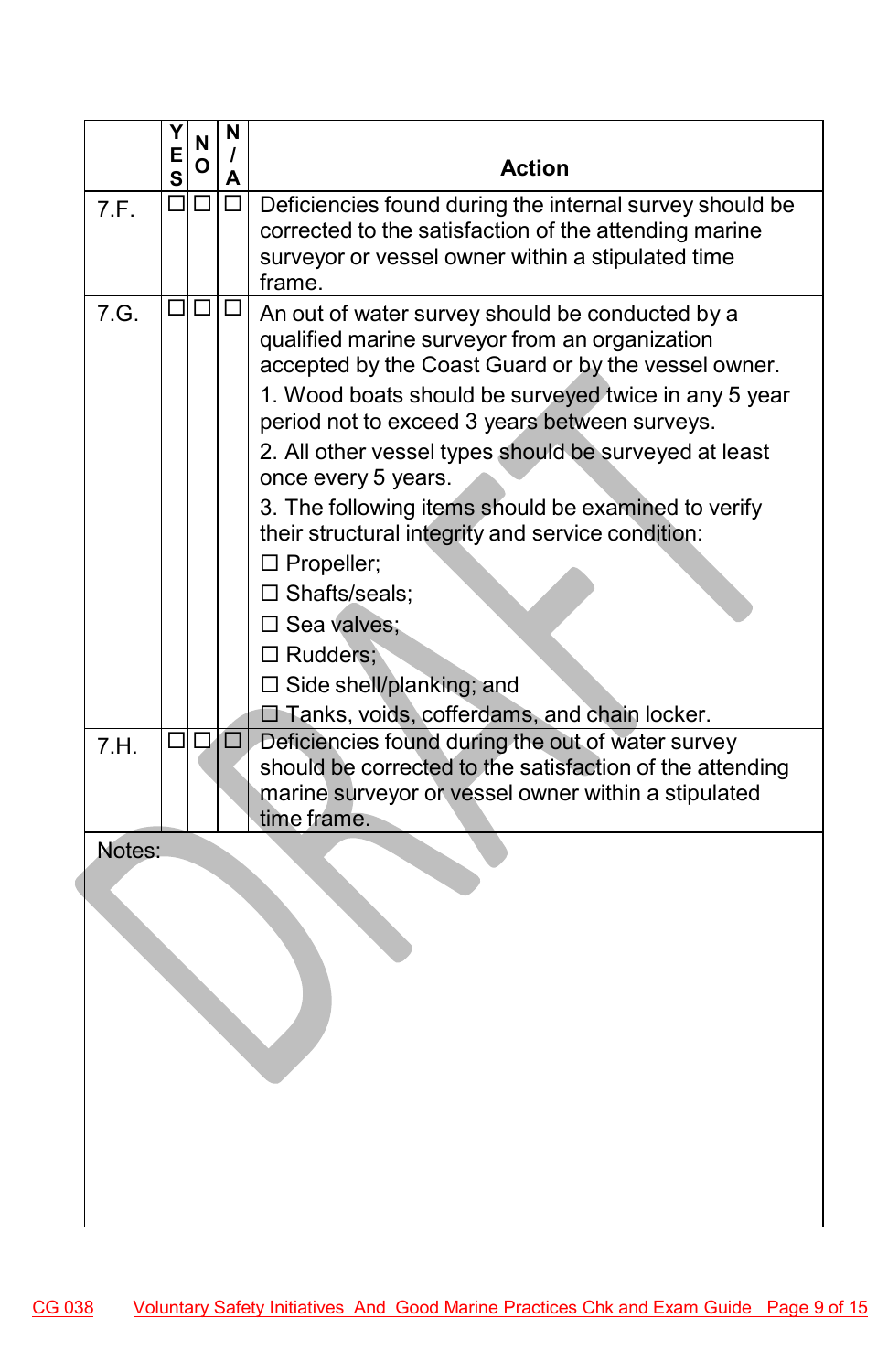#### *8. Flooding Prevention*

|        | Y      | N  | N      |                                                          |
|--------|--------|----|--------|----------------------------------------------------------|
|        | E<br>S | O  | I<br>A | <b>Action</b>                                            |
| 8.A.   | П      | п  | $\Box$ | Each vessel should maintain a damage control kit         |
|        |        |    |        | onboard, as appropriate, for the vessel, to include, but |
|        |        |    |        | not limited to the following:                            |
|        |        |    |        | 1. Soft plugs sized as per the vessel's seacocks;        |
|        |        |    |        | 2. Soft wood lumber and wedges;                          |
|        |        |    |        | 3. Rubber wrap and/or grease tape;                       |
|        |        |    |        | 4. Manila twine;                                         |
|        |        |    |        | 5. Sheet rubber or neoprene gasket material;             |
|        |        |    |        | 6. Hand tools (hatchet, hammer, screwdriver, C-          |
|        |        |    |        | clamps, handsaw, hacksaw, disposable flashlights,        |
|        |        |    |        | head-lamps);                                             |
|        |        |    |        | 7. Hose clamps and wire ties;                            |
|        |        |    |        | 8. Water impervious patching material and/or             |
|        |        |    |        | underwater epoxy;<br>9. Oakum and rags; and              |
|        |        |    |        | 10. Duct tape                                            |
| 8.B.   |        |    |        | In addition to any required dewatering pump, each        |
|        |        |    |        | vessel should also maintain onboard a portable           |
|        |        |    |        | dewatering pump which meets the requirements of 46       |
|        |        |    |        | CFR 28.255, if space allow and fuel for the pump can be  |
|        |        |    |        | safely stored on the vessel. The pump should have an     |
|        |        |    |        | independent power source.                                |
| 8.C.   |        | ДД | □      | Each vessel should have written instructions and policy  |
|        |        |    |        | regarding watertight/weathertight closures to include:   |
|        |        |    |        |                                                          |
|        |        |    |        | $\Box$ At-sea policy for maintaining and verifying       |
|        |        |    |        | watertight/weathertight integrity and the status of such |
|        |        |    |        | closures; and                                            |
|        |        |    |        |                                                          |
|        |        |    |        | $\Box$ Preventive maintenance schedule for each          |
|        |        |    |        | watertight/weathertight closure.                         |
| Notes: |        |    |        |                                                          |
|        |        |    |        |                                                          |
|        |        |    |        |                                                          |
|        |        |    |        |                                                          |
|        |        |    |        |                                                          |
|        |        |    |        |                                                          |
|        |        |    |        |                                                          |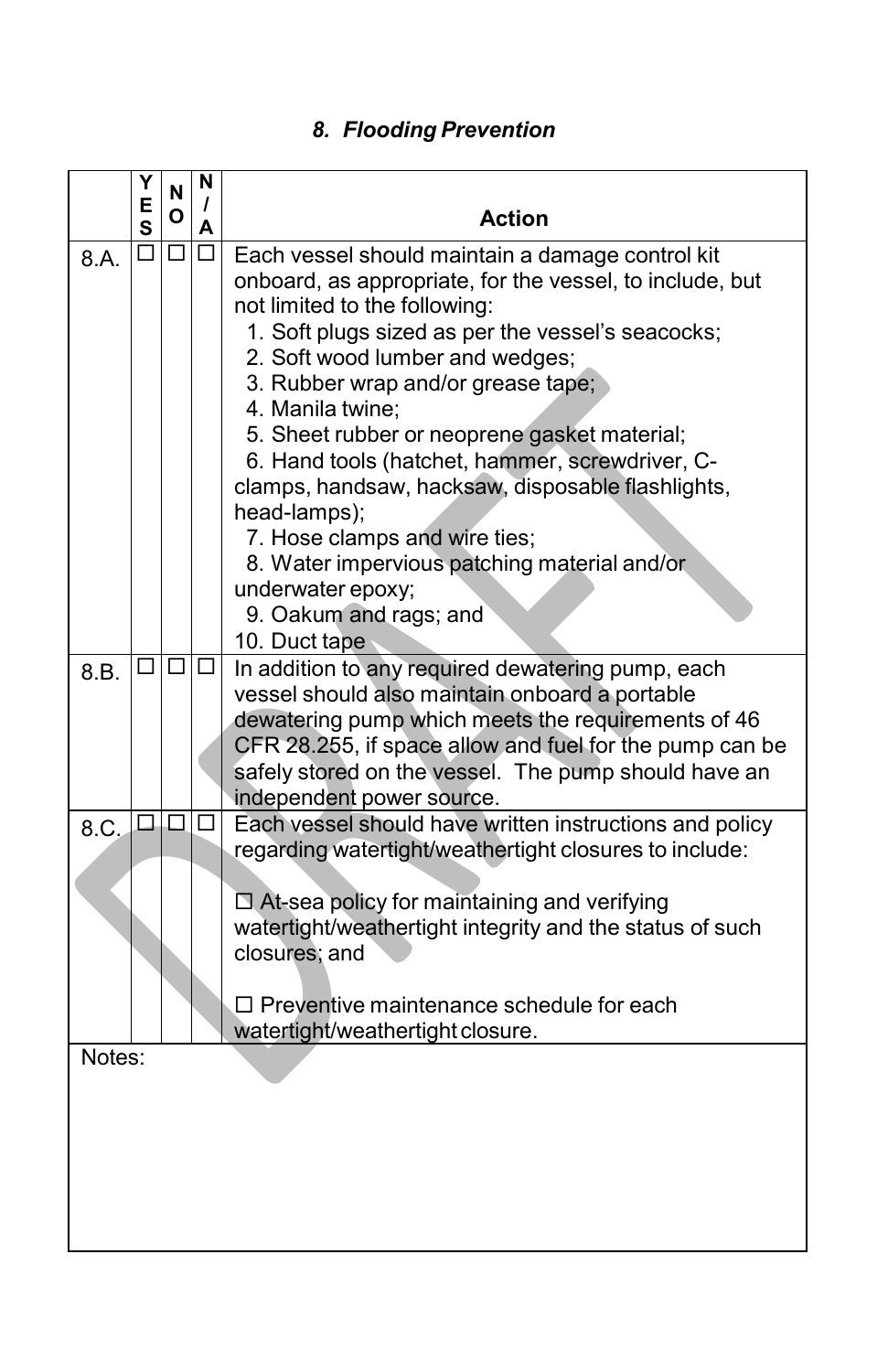CG 038 Voluntary Safety Initiatives And Good Marine Practices Chk and Exam Guide Page 10 of 15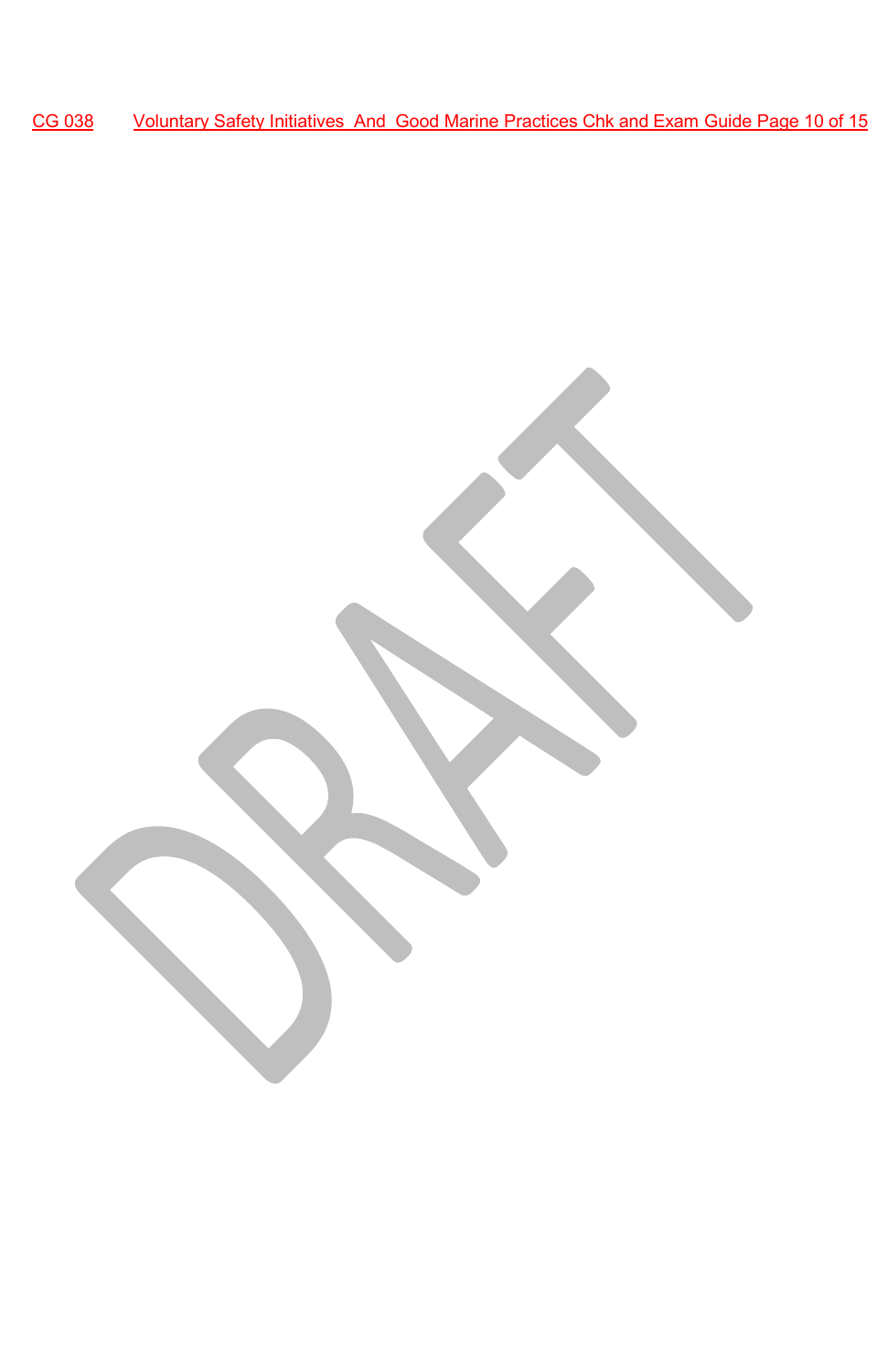|        | Е<br>Ś | N | N<br>A                   | <b>Action</b>                                                                                                                                                                                                                                                                                                                                                                                                                                                                                                                                                                                                                                                                                                                                                              |
|--------|--------|---|--------------------------|----------------------------------------------------------------------------------------------------------------------------------------------------------------------------------------------------------------------------------------------------------------------------------------------------------------------------------------------------------------------------------------------------------------------------------------------------------------------------------------------------------------------------------------------------------------------------------------------------------------------------------------------------------------------------------------------------------------------------------------------------------------------------|
| 8.D.   | П      | П | $\overline{\phantom{a}}$ | Prior to operating the vessel on a voyage, the individual<br>in charge of each vessel should complete a pre-<br>departure check to include, but not limited to:<br>$\Box$ Evaluation of weather and bar conditions;<br>$\Box$ Gear, catch, and hatches are secured;<br>$\Box$ Vessel is not overloaded;<br>$\Box$ Scuppers and freeing ports are clear;<br>$\Box$ Visible portions of shafts and rudder posts show no or<br>little leakage; and<br>$\Box$ Vessel tanks and holds are filled in such a manner to<br>limit free surface effect.<br>Any discrepancy found during the check should be<br>corrected prior to the vessel getting underway. The<br>individual in charge must ensure the seaworthiness of<br>the vessel. Results of the pre-departure check should |
|        |        |   |                          | be recorded.                                                                                                                                                                                                                                                                                                                                                                                                                                                                                                                                                                                                                                                                                                                                                               |
| Notes: |        |   |                          |                                                                                                                                                                                                                                                                                                                                                                                                                                                                                                                                                                                                                                                                                                                                                                            |

# *9. Periodic Testing of Equipment and Systems*

|      | E.<br>S | N<br>O | N<br>A | <b>Action</b>                                                                                                                                                                                                     |
|------|---------|--------|--------|-------------------------------------------------------------------------------------------------------------------------------------------------------------------------------------------------------------------|
| 9.A  |         |        |        | The following equipment and systems, where required<br>or installed, should be tested prior to operation of the<br>vessel and at least once each week thereafter:                                                 |
|      |         |        |        | $\Box$ Emergency generator(s) and lighting;<br>$\Box$ High water alarms;<br>$\Box$ Bilge pump(s);<br>$\Box$ Dewatering system(s);<br>$\square$ Deck water/fire pump(s); and<br>$\square$ Smoke/heat/gas detectors |
| 9.B. |         |        |        | A record of equipment and systems testing is to be<br>kept on board the vessel, and retained for 3 years. See<br>Section 1.B.                                                                                     |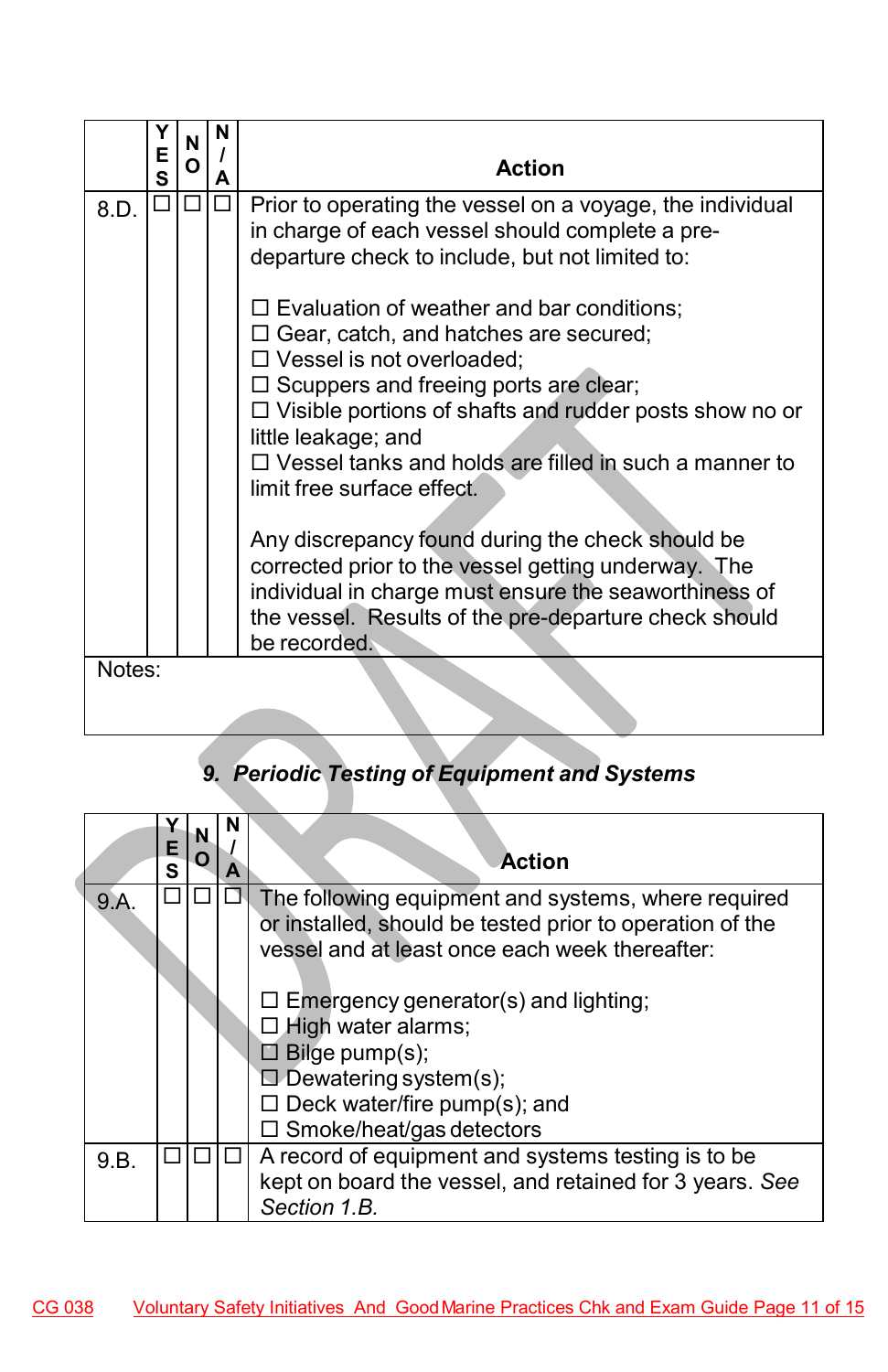#### *10. Refrigerant Safety*

|        | E<br>S | n | N<br>А | <b>Action</b>                                                                                             |  |
|--------|--------|---|--------|-----------------------------------------------------------------------------------------------------------|--|
| 10.A.  |        |   |        | Refrigerant detectors should be installed in spaces<br>containing the main receiver and compressors (e.g. |  |
|        |        |   |        | freon, ammonia or others as needed) or a portable                                                         |  |
|        |        |   |        | detector can be substituted.                                                                              |  |
| 10.B.  |        |   |        | Pressure relief valves should be vented to the outside.                                                   |  |
|        |        |   |        | The refrigeration system should be exhausted to the                                                       |  |
|        |        |   |        | outside, but not such that it would breach watertight or                                                  |  |
|        |        |   |        | weathertight integrity.                                                                                   |  |
| 10.C.  |        |   |        | The refrigeration system should be isolated from                                                          |  |
|        |        |   |        | normally manned spaces where practicable. The                                                             |  |
|        |        |   |        | space housing the refrigeration system should be                                                          |  |
|        |        |   |        | adequately ventilated.                                                                                    |  |
| Notes: |        |   |        |                                                                                                           |  |
|        |        |   |        |                                                                                                           |  |
|        |        |   |        |                                                                                                           |  |

# *11. Stability Standards*

|        | E<br>S | N<br>ი | N<br>А | Action                                                                                                                                                                                                                                                                                               |
|--------|--------|--------|--------|------------------------------------------------------------------------------------------------------------------------------------------------------------------------------------------------------------------------------------------------------------------------------------------------------|
| 11.A.  |        | ┑      |        | Vessel <b>WITH</b> stability documentation:<br>Onboard the vessel<br>Reviewed by naval architect, marine engineer, or<br>other qualified individual at least every 5 years or after<br>the vessel has been modified or altered in any way that<br>changes its stability or handling characteristics. |
|        |        |        |        | Date of review:<br>Bv:                                                                                                                                                                                                                                                                               |
| Notes: |        |        |        |                                                                                                                                                                                                                                                                                                      |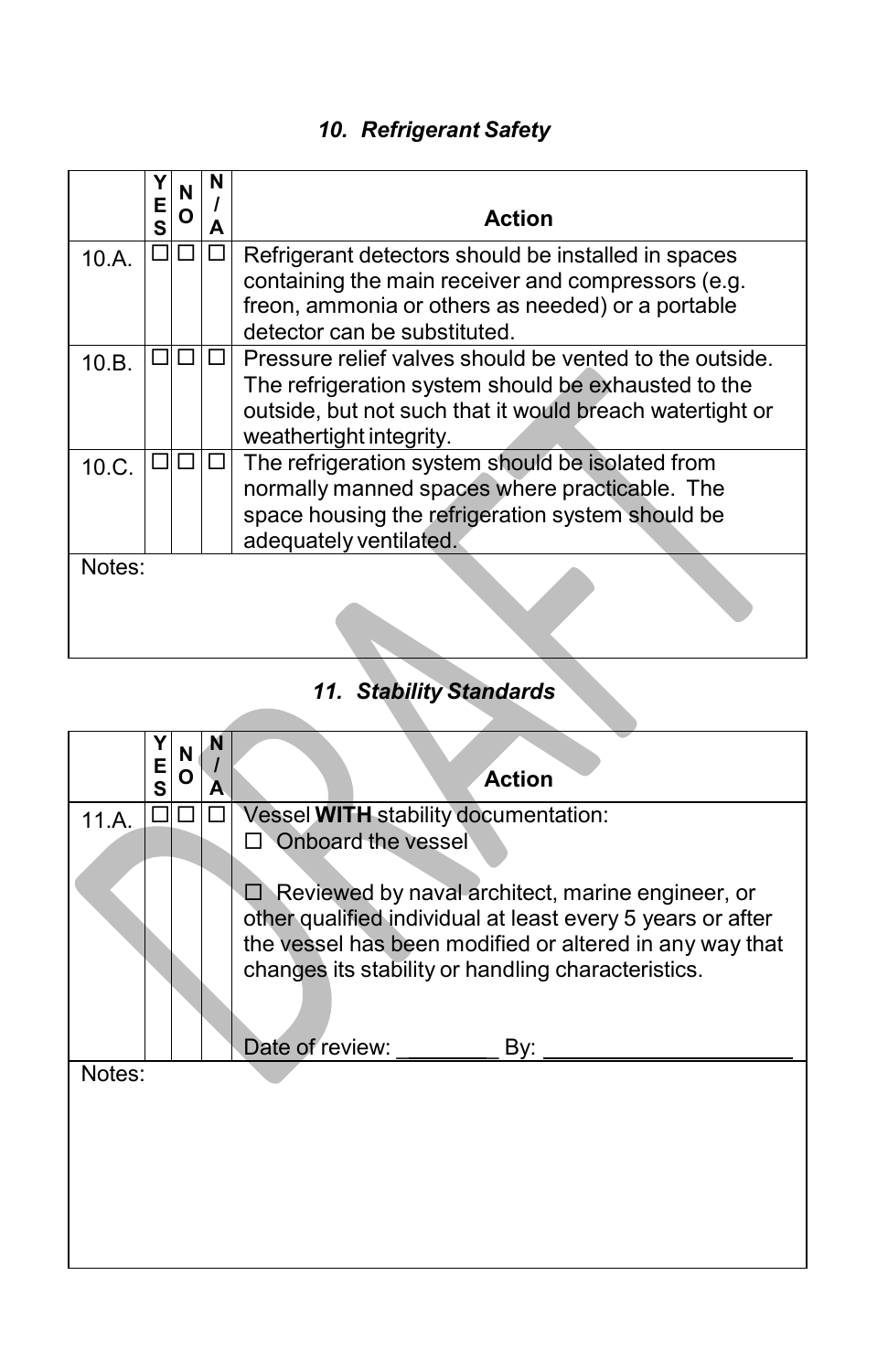CG 038 Voluntary Safety Initiatives And Good Marine Practices Chk and Exam Guide Page 12 of 15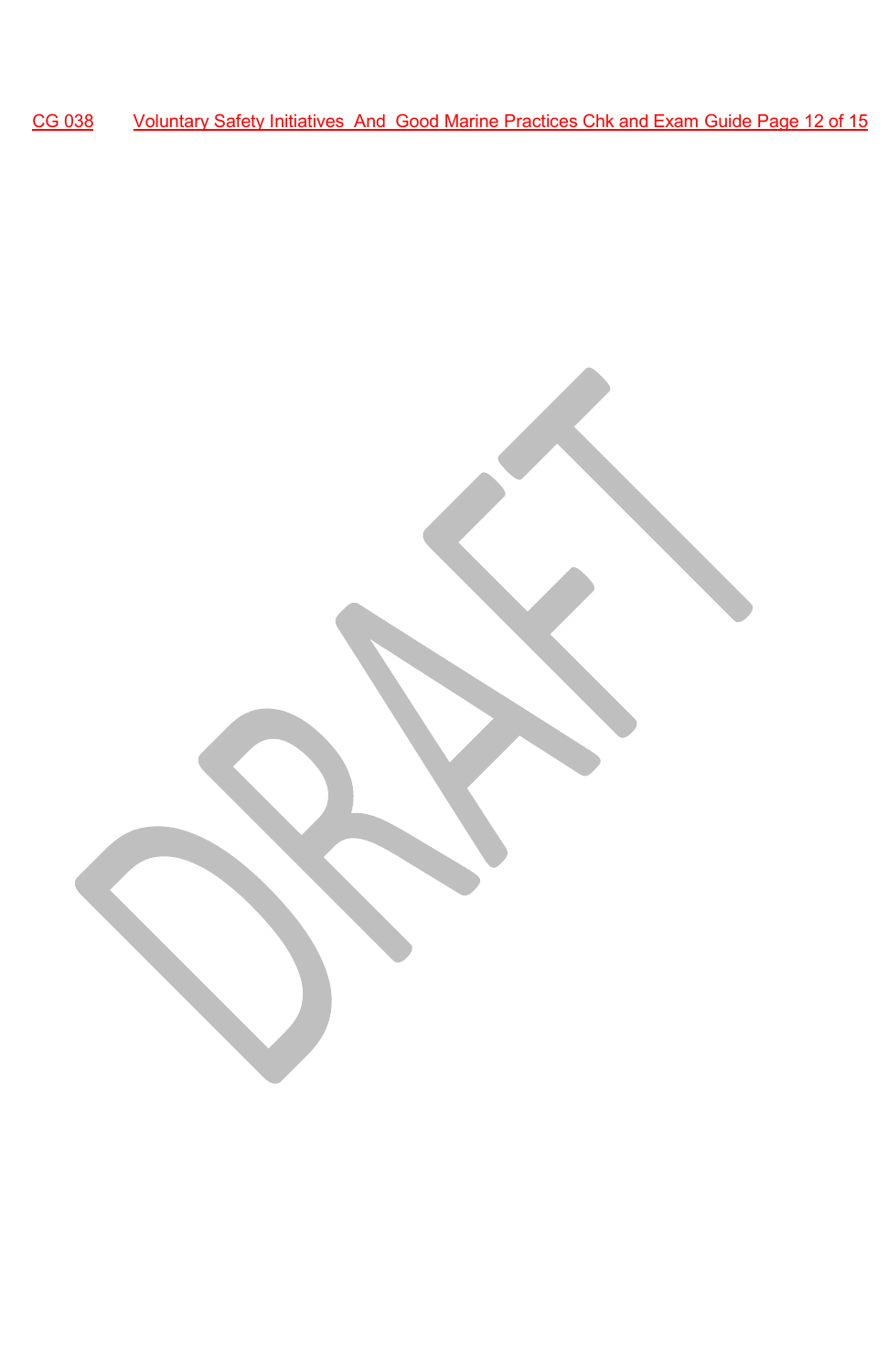| 11 B   |  |   | Vessel WITHOUT stability documentation, the<br>owner/operator should be able to show at least one of<br>the following:                                                                                |
|--------|--|---|-------------------------------------------------------------------------------------------------------------------------------------------------------------------------------------------------------|
|        |  |   | The vessel's operation and history of service does not<br>cause the stability of the vessel to be questioned by the<br>Coast Guard or a third party who performs a condition<br>survey of the vessel. |
|        |  |   | If this history of service is not available then:                                                                                                                                                     |
|        |  |   | 1. The vessel performs satisfactorily on an operational<br>test that demonstrates it has acceptable stability and<br>handling characteristics; or                                                     |
|        |  |   | 2. The vessel has a satisfactory stability assessment<br>considering its form, arrangement, construction,<br>number of decks, route, and any operating restrictions<br>of the vessel.                 |
| 11.C.  |  | ப | The operator of the vessel should be provided basic<br>training on stability, and on the current loading<br>conditions and stability instructions for the vessel.                                     |
| Notes: |  |   |                                                                                                                                                                                                       |

#### *12. Combating Fatigue*

|       | E<br>S |  | <b>Action</b>                                                                                                                                                                                                                        |
|-------|--------|--|--------------------------------------------------------------------------------------------------------------------------------------------------------------------------------------------------------------------------------------|
| 12.A. |        |  | The individual in charge of the vessel should ensure<br>watch-standers are afforded rest periods and are<br>adequately rested before standing their watch,<br>particularly if the vessel is operating more than 12<br>hours per day. |
| 12.B. |        |  | <b>Watch Alarm</b><br>$\Box$ Installed in the pilot house $\Box$ Set < 15 mins<br>$\Box$ Used at all times while underway<br>$\Box$ Audible alarm able to alert others who may be<br>responsible for the operation of the vessel.    |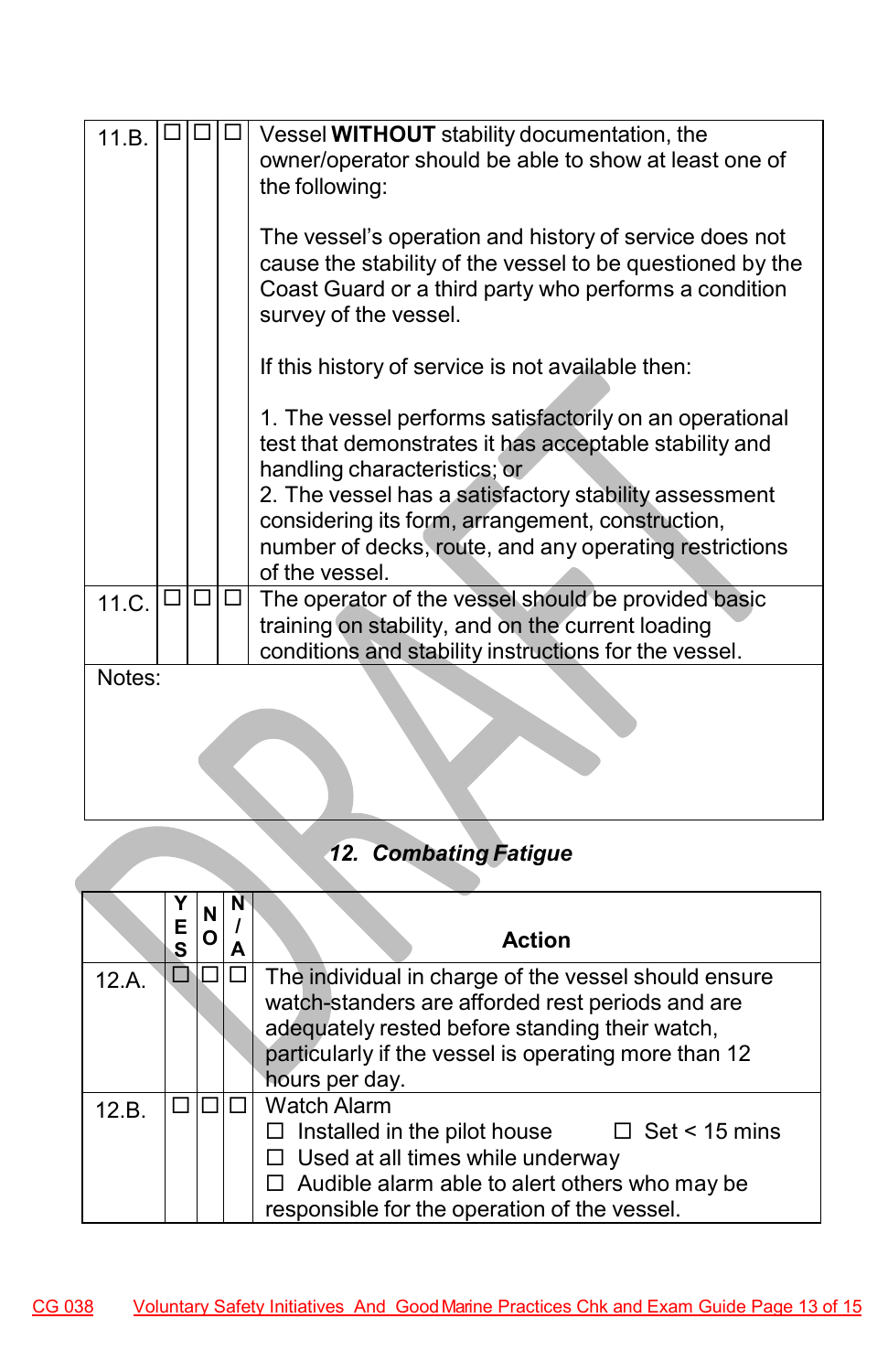# *13. Man Overboard Prevention and Response*

|       | E<br>S | N<br>O | N<br>$\prime$<br>$\mathbf{A}$ | <b>Action</b>                                                                                                                                                                                                                                                                                                                                                                                         |
|-------|--------|--------|-------------------------------|-------------------------------------------------------------------------------------------------------------------------------------------------------------------------------------------------------------------------------------------------------------------------------------------------------------------------------------------------------------------------------------------------------|
| 13.A. | $\Box$ | 10 I   |                               | $\Box$ Prevention - New Construction-Vessels > 58'<br>$\Box$ Minimum bulwark and perimeter railing heights be<br>one meter (39.4 inches)<br>$\Box$ Railing courses centered at 39", 24" and 9" above<br>the deck.                                                                                                                                                                                     |
| 13.B. |        |        |                               | $\Box  \Box  \Box$ PFD Policy<br>$\Box$ Does the vessel have a PFD Policy?<br>Do crew lean over gunnel to deploy or set gear?<br>ப<br>$\Box$ Do crew work on deck, particularly a wet deck?<br>$\Box$ Do crew walk out on deck alone?<br>Do crew work aloft (e.g., climbing / working on<br>$\Box$<br>the stack)?<br>□ If any above are checked, encourage Master<br>to adopt a simplified PFD policy |
| 13.C. |        |        |                               | $\Box$ $\Box$ $\Box$ PFD Evaluation<br>$\Box$ Assist the Master in Evaluating On-Board PFDs.<br>$\Box$ Do on-board PFDs fit the crew members?<br>$\Box$ Are they serviceable?<br>$\Box$ Is it comfortable?<br>$\Box$ Will it get entangled in gear?<br>$\Box$ Will you wear it (aka is it cool)?<br>□ Share National Fishermen PFD Gear Summary                                                       |
| 13.D. | D      |        | 미미                            | <b>PFD Equipment Checklist</b><br>$\Box$ Is strobe operational, USCG approved?<br>$\Box$ Batteries current?<br>□ Whistle?<br><b>T</b> GPS Enabled P-PIRB?<br>$\Box$ Explain benefits and use of additional PFD<br>equipment.                                                                                                                                                                          |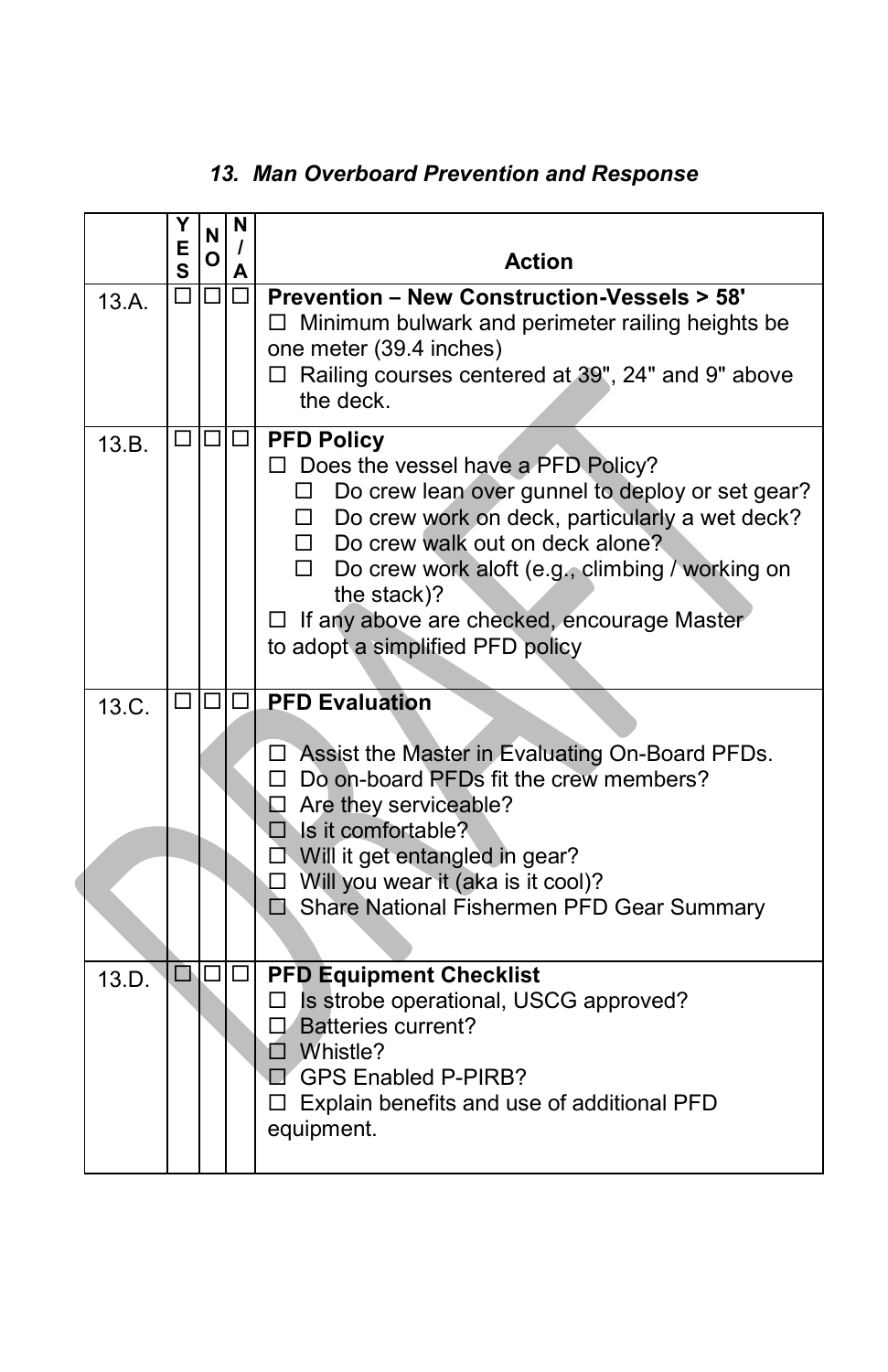CG 038 Voluntary Safety Initiatives And Good Marine Practices Chk and Exam Guide Page 14 of 15 13.E. **Man Overboard Drills\***  $\Box$  Review last man overboard drill held □ Does WQSB or Emergency Assignments accurately reflect previously described MOB drill  $\Box$  Review techniques and equipment used to recover the person from the water  $\Box$  What recovery equipment is used?  $\Box$  Is MOB recovery device sufficient for various sized crew members?  $\Box$  Discuss what follow-up procedures (1<sup>st</sup> Aid) are used on the MOB victim.  $\Box$  Verify if the drill MOB was logged 13.F  $\Box$  $\Box$  $\Box$  Special Considerations for vessels with a single **operator** If you fall overboard it is imperative that you stay afloat, communicate your distress, stop your vessel, and be able to get back on board. **Does Master Wear PFD 100% of time? Is vessel equipped with self-recovery device or re-boarding device. Does vessel have an engine kill switch or other means to stop the vessel's propulsion? Notes: Y E S N O N / <sup>A</sup> Action**

• *\* The Examiner should use good judgment when determining whether the operator and crew can safely and quickly recover a person overboard. A commercial fishing vessel decal is only issued when vessel operators demonstrate what is required for emergency drills.*